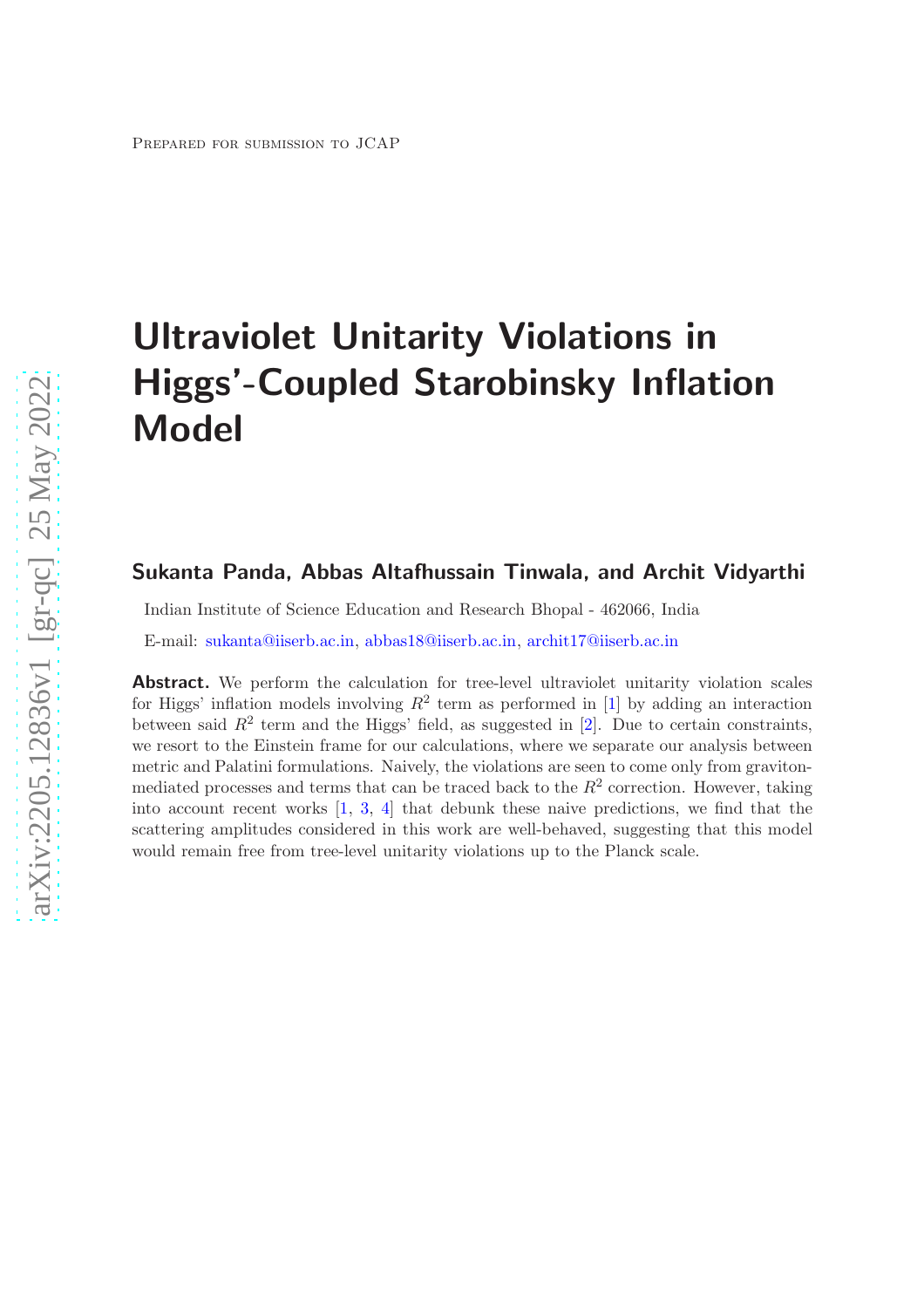# **Contents**

| 1 Introduction                         | 1        |
|----------------------------------------|----------|
| 2 Unitarity Violations?                | $\bf{2}$ |
| 3 Model: Why go to the Einstein Frame? | 3        |
| 4 Metric Formulation                   | $\bf{5}$ |
| 4.1 Large background                   | 9        |
| 4.1.1 $E \ll \overline{\phi}$          | 9        |
| 4.1.2 $E \gg \overline{\phi}$          | 11       |
| 4.2 Small Background                   | 13       |
| 5 Palatini Formulation                 | 15       |
| 5.1 Large Background                   | 16       |
| 5.2 Small Background                   | 17       |
| 6 Discussion and Conclusions           | 18       |

# <span id="page-1-0"></span>1 Introduction

Inflationary paradigm  $[5-14]$  has withstood the test of time when it comes to successfully explaining the current state of the universe to a large extent. But even with that kind of accuracy, a deeper understanding of the mechanism of inflation still eludes our best efforts. The Standard Model of cosmology assumes a canonical scalar field that serves as the inflaton and drives inflation. And while this simple model has been able to explain a variety of problems at both background and quantum levels, there are still subtleties that remain.

To explain away the remainder of the issues, multitudes of inflationary models have been proposed over the past few decades [\[15](#page-20-1)]. For modifications on the matter side, these include noncanonical scalar models [\[16\]](#page-20-2), or models that replace the scalar field with, say, a massive vector field [\[17](#page-20-3)[–20\]](#page-20-4), fermionic field [\[21](#page-20-5), [22\]](#page-20-6), antisymmetric tensor field [\[23](#page-20-7)[–27](#page-20-8)], and models involving nonminimal couplings with these fields, all of which require the introduction of new physics. Apart from these, there have been several propositions that hold the Standard Model of particle physics to be fundamental and intend not to modify that and instead propose modifications on the gravity side. These modifications may include the inclusion of higher derivative terms such as Starobinsky model [\[28](#page-20-9)[–31](#page-21-0)], and Gauss-Bonnet gravity [\[32](#page-21-1)], or nonlocal terms [\[33](#page-21-2), [34](#page-21-3)] which attempt to get rid of issues that plague Einstein-Hilbert gravity. There are also models that incorporate both these features simultaneously in order to fix the problems encountered in one model with features from another, for example the Scalaron-Higgs models [\[30](#page-21-4), [31](#page-21-0)], which shall be the topic of interest in this work.

Keeping matters simple, the Standard Model of particle physics offers only one scalar field that could be used as a candidate for inflaton: the Higgs' field (without resorting to new physics) [\[3](#page-19-2), [29,](#page-20-10) [35](#page-21-5)[–41](#page-21-6)]. Apart from that, Starobinsky model involves transforming the  $R^2$ -term to a scalar field (called scalaron) which provide the same kind of dynamics as scalar-driven inflation models. These two are currently the best candidates for explaining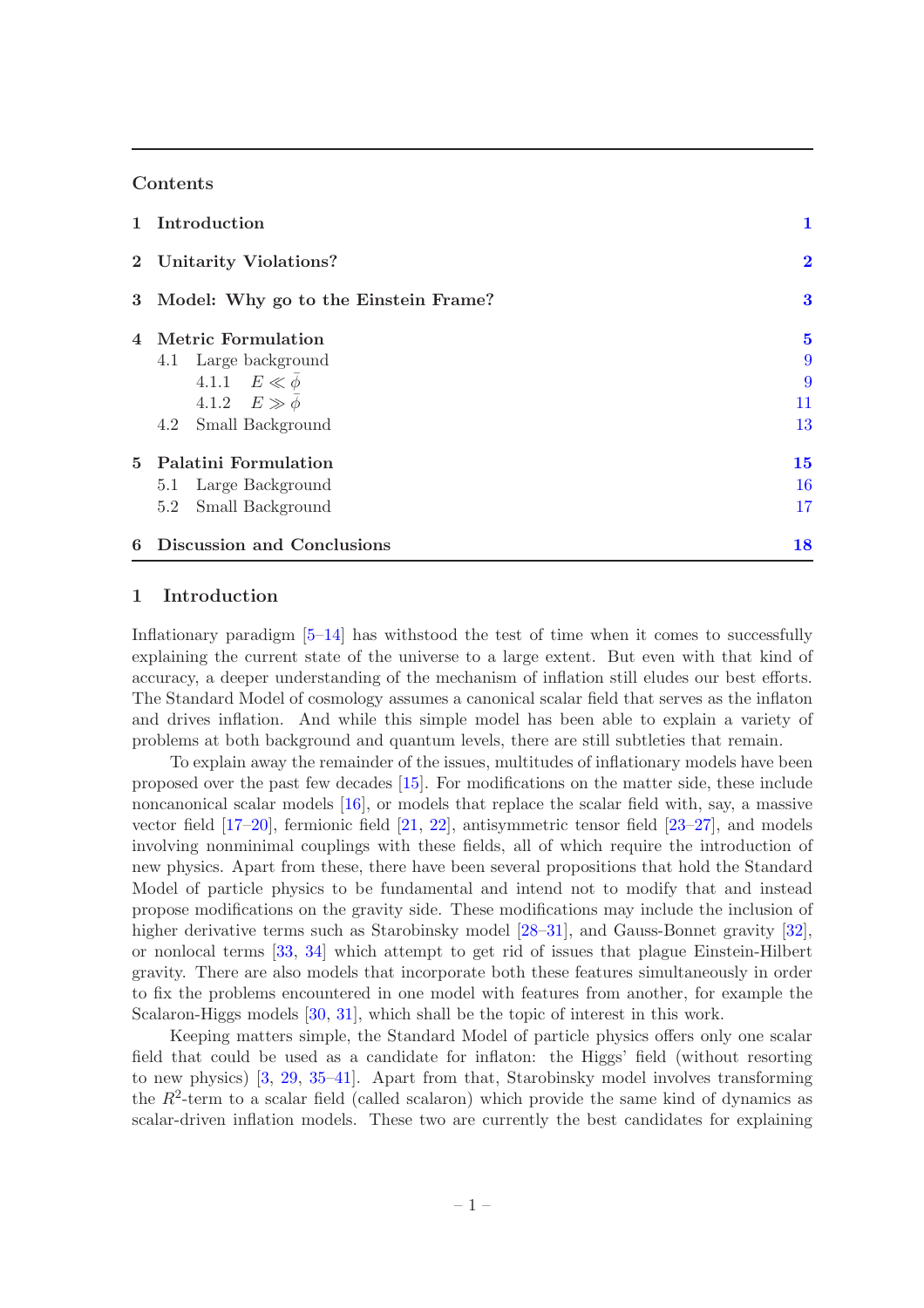the inflationary dynamics without introducing new fields into the picture. Interestingly, they have been previously shown to be equivalent even at one-loop level [\[42,](#page-21-7) [43\]](#page-21-8) (a general equivalence of  $F(R)$  gravity models and scalar-tensor theories was proved in [\[44](#page-21-9)].

Possible tree-level unitarity violations posed by Higgs' field inflation models have been subject to debate for decades now [\[3,](#page-19-2) [36,](#page-21-10) [39,](#page-21-11) [40,](#page-21-12) [45\]](#page-21-13). The amount of interest that both Higgs' and Starobinsky models respectively garner is because of their agreement with the observed data available to us. But the question of their tree-level unitarity has persisted all the while. Recently, it was shown in [\[3](#page-19-2)] that the dimension counting approach that we normally employ to figure out possible unitarity violation scales might be flawed. They showed explicitly by working with a complex Higgs' singlet in Palatini formulation that all possible unitarity violations are curbed as we approach the naive scales, implying that the theory might be safe up to the Planck energy scale. We will briefly review their work in Sec. [2](#page-2-0) before moving on to the main text.

While the paper doesn't establish their method as being foolproof, they do suggest that the current techniques are flawed and need to be revised to get a better idea of the state of unitarity violations. This work was followed up by [\[1](#page-19-0)] where the authors performed a similar analysis for Higgs' inflation models in both metric and Palatini formulations, further extending the work to include the Starobinsky term as well. More recently, [\[4](#page-19-3)] was produced as an addendum to [\[1\]](#page-19-0) where the authors generalized the approach in order to make better predictions.

In this work, we intend to perform an analysis along the same lines for a Higgs' coupled Starobinsky model [\(3.1\)](#page-3-1). This model was proposed in [\[2](#page-19-1)] where the authors were able to narrow down the constraints on the theory to ensure a safe exit from the inflationary epoch. It was followed up by [\[46](#page-21-14)] where the authors assumed a variety of potentials and couplings and determined the viability of each in the Palatini formulation. The action in [\(3.1\)](#page-3-1) was concluded to be an attractive possibility. By analyzing the tree-level unitarity of the theory, we intend to further solidify the previous claims.

The paper is laid out as follows: first, we give a brief overview of the current state of the unitarity violation issue that pertains to Higg's inflation models in Section [2;](#page-2-0) then, in Section [3](#page-3-0) we describe the model that we'll be working with and motivate the reason for moving to the Einstein frame; since this is where the metric and Palatini formulations diverge and have been worked out separately in Sections [4](#page-5-0) and [5,](#page-15-0) respectively; finally, we briefly recapitulate the work, draw conclusions from the results obtained, and make some closing statements.

# <span id="page-2-0"></span>2 Unitarity Violations?

Naively speaking, it appears that the unitarity violation scales are easy to identify for all cases considered in this paper (for example, using dimension counting methods). However, the argument put forward by the author in [\[3](#page-19-2)] about the breakdown of perturbative expansion in the high-energy limit implies that naive guesses may point to an incomplete picture. In this section, we first lay down the basics and assumptions involved in their approach, before applying them to our model(s) to gain some valuable insight into the issue of unitarity violations.

A scattering amplitude gains energy scaling from the presence of kinetic interaction terms present in the action. In  $s<sub>-, t<sub>-</sub></sub>$ , u-channel diagrams, even though the propagators of canonicalized fields are obtained using kinetic terms, the vertex factors from derivative couplings ensure that the energy scaling is always polynomial (at tree-level).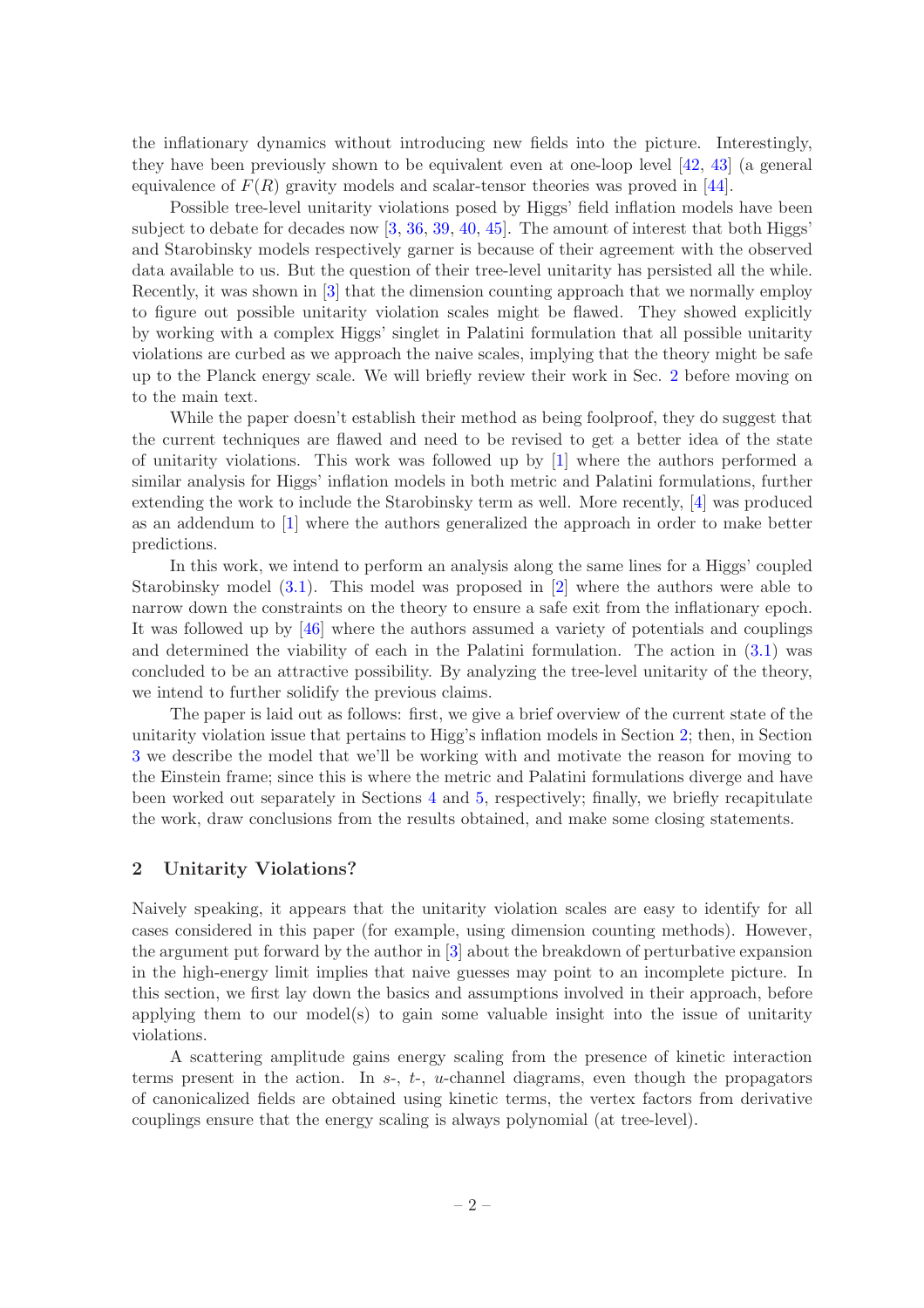The author in [\[3\]](#page-19-2) considers a 2 scalar  $\rightarrow$  2 scalar scattering process where the particles are assumed to be at an energy  $~\sim~ E$  (but not exactly E). For such a case, the incoming particles would be described as wavepackets with energy spread  $\Delta E \sim E$ . Conversely,  $\Delta x \sim 1/\Delta E \sim 1/E$ , owing to uncertainty. Then, the vacuum expectation value of the energy density becomes:  $\langle \rho \rangle \sim E/(\Delta x)^3 \sim E^4$ . From field theory, we know that in the interaction volume  $(\Delta x)^3$ ,  $\langle \rho \rangle \sim E^2 \langle \phi^2 \rangle$ , i.e. the vacuum expectation value of field  $\langle \phi \rangle \sim E$ , where  $\phi$  is one of the external scalar fields involved in the scattering process. The author's work is centered around the following assumptions: that the scattering amplitude is unaffected by the introduction of a background field, and that the form of the scattering amplitude is preserved even when the background field scale approaches the energy of dynamical fields.

For reasons mentioned in Section [3,](#page-3-0) we stick with the Einstein frame for our calculations. It has been explicitly shown for the case of a Higgs' inflation model that the final scattering amplitude remains frame invariant  $[1]$ . However, in  $[3]$ , the author lays out the reason to only consider unitarity violation scales in the Jordan frame. They claim that in order to move to the Einstein frame, we use a Weyl rescaling function  $\Omega^2$  where we assign the dynamical fields a magnitude E that could assume any scale relative to the field background  $\bar{\phi}$  to obtain a perturbative expansion. Since the Jordan frame is devoid of any such requirement, this implies that we have more freedom to adjust the energy scale of the dynamical fields in the Jordan frame as compared to the Einstein frame. Using the kinetic terms of scattered fields, before expanding around a background, the energies in the Einstein frame  $(E)$  are related to those in the Jordan frame  $(E)$  by the expression:

$$
\tilde{E} = \frac{E}{\Omega}.\tag{2.1}
$$

In perturbative Lagrangians obtained throughout this paper, we could just as well use perturbative expansions of  $\Omega$  and obtain results similar to the work done in [\[3](#page-19-2)] and [\[1](#page-19-0)]. The author in [\[3](#page-19-2)] proposed that we work around a large inflaton background  $\bar{\phi}^2 \gg \frac{\dot{M}_P^2}{\sqrt{\xi}}$ . This allowed them to expand  $\Omega^{-1}$  and  $\Omega^{-2}$  perturbatively as obtained in their work as well as in [\[1](#page-19-0)]. However, this expansion can only be made when the expectation value of the dynamical fields is small compared to the background  $\phi$ . Later, to get the full picture of unitarity violations, the author in [\[3\]](#page-19-2) suggested that we work with the assumption that the expansion that we've obtained works just as well for the condition  $E \gg \bar{\phi}$ , which makes sense if the scattering amplitude is a continuous function, and then proceed to take the limit  $\bar{\phi} \to E$ .

This approach was later modified to generalize the condition on the inflaton background in the recently published addendum [\[4](#page-19-3)]. For this, while we do still perform a perturbative Taylor expansion, it is no longer truncated to include the relevant number of terms. Instead, we sum the full infinite series of terms to obtain non-trivial form factors as coefficients to the relevant terms. This method will become more apparent as we proceed with the analysis in the latter part of the work. First, however, we must firmly establish why we must work in the Einstein frame for the present model.

## <span id="page-3-0"></span>3 Model: Why go to the Einstein Frame?

The model that we consider for the purpose of this paper is:

<span id="page-3-1"></span>
$$
S = \int d^4x \sqrt{g} \left[ \frac{M_P^2}{2} \left( 1 + \frac{\xi \phi^2}{M_P^2} \right) \left( R + \frac{\alpha}{2M_P^2} R^2 \right) - \frac{1}{2} \partial_\mu \phi \partial^\mu \phi \right].
$$
 (3.1)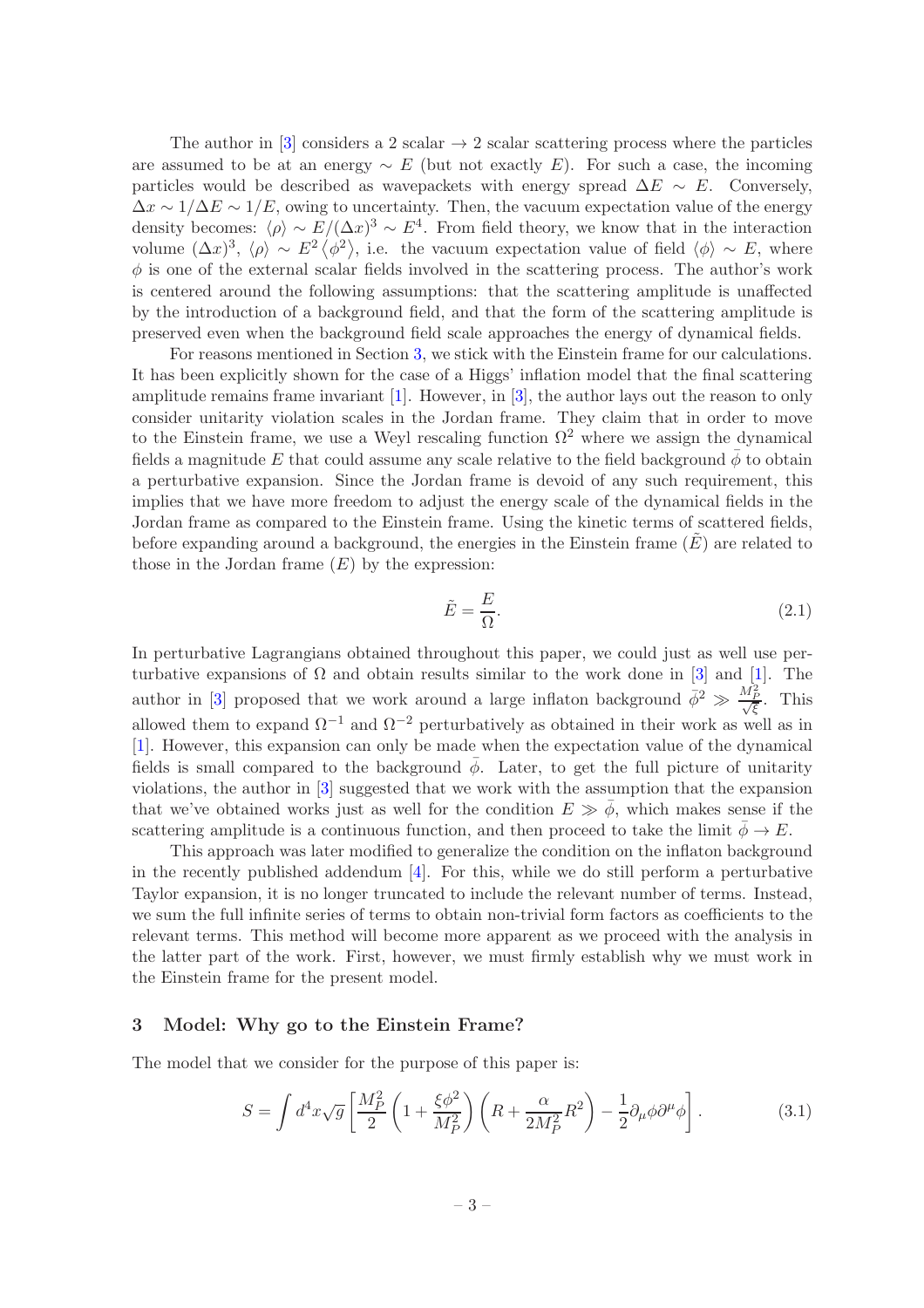This model is motivated by [\[46\]](#page-21-14), wherein the authors consider a Starobinsky gravity model coupled nonminimally to a general function of scalar fields, which was eventually substituted for some standard forms as per [\[2\]](#page-19-1), and had each of their viability as a possible inflation scenario verified. This model is one of several cases considered by the authors, and even though their work was exclusively in the Palatini formalism, we shall analyze the unitarity violation scales in the metric formulation as well, for comparison.

To that end, we shall be working in the weak gravity limit:  $g_{\mu\nu} = \eta_{\mu\nu} + \kappa h_{\mu\nu}$ ; and expand the scalar field around a large background value. Similar analysis has been performed in [\[1](#page-19-0)] for the case of Higgs' field where the authors have proceeded with the complex field without the use of a unitary gauge, owing to extensive research in unitarity violation scales previously performed for a single scalar field scenario [\[38\]](#page-21-15) and references therein.

We, on the other hand, shall stick to the unitary gauge and utilize a single scalar field  $\phi = \bar{\phi} + \varphi$ , where  $\bar{\phi}$  represents the classical background (that will serve as the inflaton background for our analysis), and  $\varphi$  represents the quantum fluctuations around it. We assume no potential or mass term for the Higgs' scalar like the authors in [\[1](#page-19-0)].

The original paper [\[3](#page-19-2)] used a large background governed by the condition  $\bar{\phi} \gg \frac{M_P}{\sqrt{\xi}}$ , which does work exceedingly well when we're working for the case of Higgs' inflation. Since we'll be working around a general background in this paper, following the analysis in [\[4](#page-19-3)], we shall also be looking at the  $\bar{\phi} \ll \frac{M_P}{\sqrt{\xi}}$  limit. In [\[2\]](#page-19-1), it was shown that the viable range of parameters  $\xi$  and  $\alpha$  for [\(3.1\)](#page-3-1) is not necessarily the same as that for the Higgs' inflation, with strong constraints only on  $\alpha \ll 1$ ) while  $\xi$  remains free. However, for  $\xi \ll 1$ , the reference scale for the scalar background would need to be modified to  $M_P$  since we shall restrict ourselves strictly below the Planck scale for the present work. Also, the allowed background regime would correspondingly get modified to  $\bar{\phi} \ll M_P$ . Expanding [\(3.1\)](#page-3-1) up to second order,

<span id="page-4-0"></span>
$$
\mathcal{L}^{(1)} = \frac{\kappa M_P^2}{2} \left( 1 + \frac{\xi \bar{\phi}^2}{M_P^2} \right) (\partial_\mu \partial_\nu h^{\mu\nu} - \Box h),
$$
\n
$$
\mathcal{L}^{(2)} = -\frac{\kappa^2 M_P^2}{2} \left( 1 + \frac{\xi \bar{\phi}^2}{M_P^2} \right) (\partial_\rho h^{\mu\nu} \partial^\rho h_{\mu\nu} + \partial_\mu h \partial^\nu h - 2 \partial_\mu h \partial_\nu h^{\mu\nu} + 2 \partial^\mu h^{\nu\rho} \partial_\nu h_{\mu\rho})
$$
\n
$$
+ \frac{\alpha \kappa^2}{4} \left( 1 + \frac{\xi \bar{\phi}^2}{M_P^2} \right) (2 \Box h \Box h - 4 \partial_\mu \partial_\nu h^{\mu\nu} \Box h + 2 \partial_\mu \partial_\nu h^{\mu\nu} \partial_\rho \partial_\sigma h^{\rho\sigma})
$$
\n
$$
+ \kappa \xi \bar{\phi} \varphi (\partial_\mu \partial_\nu h^{\mu\nu} - \Box h) - \frac{1}{2} \partial_\mu \varphi \partial_\nu \varphi.
$$
\n(3.3)

The first term of [\(3.3\)](#page-4-0) gives the kinetic term for gravitons as we set  $\kappa^2 = \frac{4}{\sqrt{3}}$  $M_P^2 \bigg( 1 + \frac{\xi \bar{\phi}^2}{M_P^2}$  $\overline{\wedge}$ . The

second term in [\(3.3\)](#page-4-0) contains contributions from the Starobinsky correction, characterized by the higher order derivative operators and the presence of  $\alpha$  in their coefficients. The second last term contains kinetic mixing between scalar and graviton perturbations. Setting  $\alpha = 0$ , the kinetic matrix obtained for  $(3.3)$  can be easily diagonalized and the corresponding field transformations are well established in the literature [\[1](#page-19-0), [40](#page-21-12)]. Otherwise, however, it can be explicitly shown that the system cannot be diagonalized, at least in a meaningful way that would benefit the rest of the calculation. Had we considered a scalar coupling with, say, the Gauss-Bonnet term, due to the absence of higher derivative terms at second order perturbative expansion, we would expect that diagonalization would be straightforward.

As such, we instead resort to the method that involves introducing an auxiliary scalar field in the action to take care of the higher order curvature terms. Rewriting the action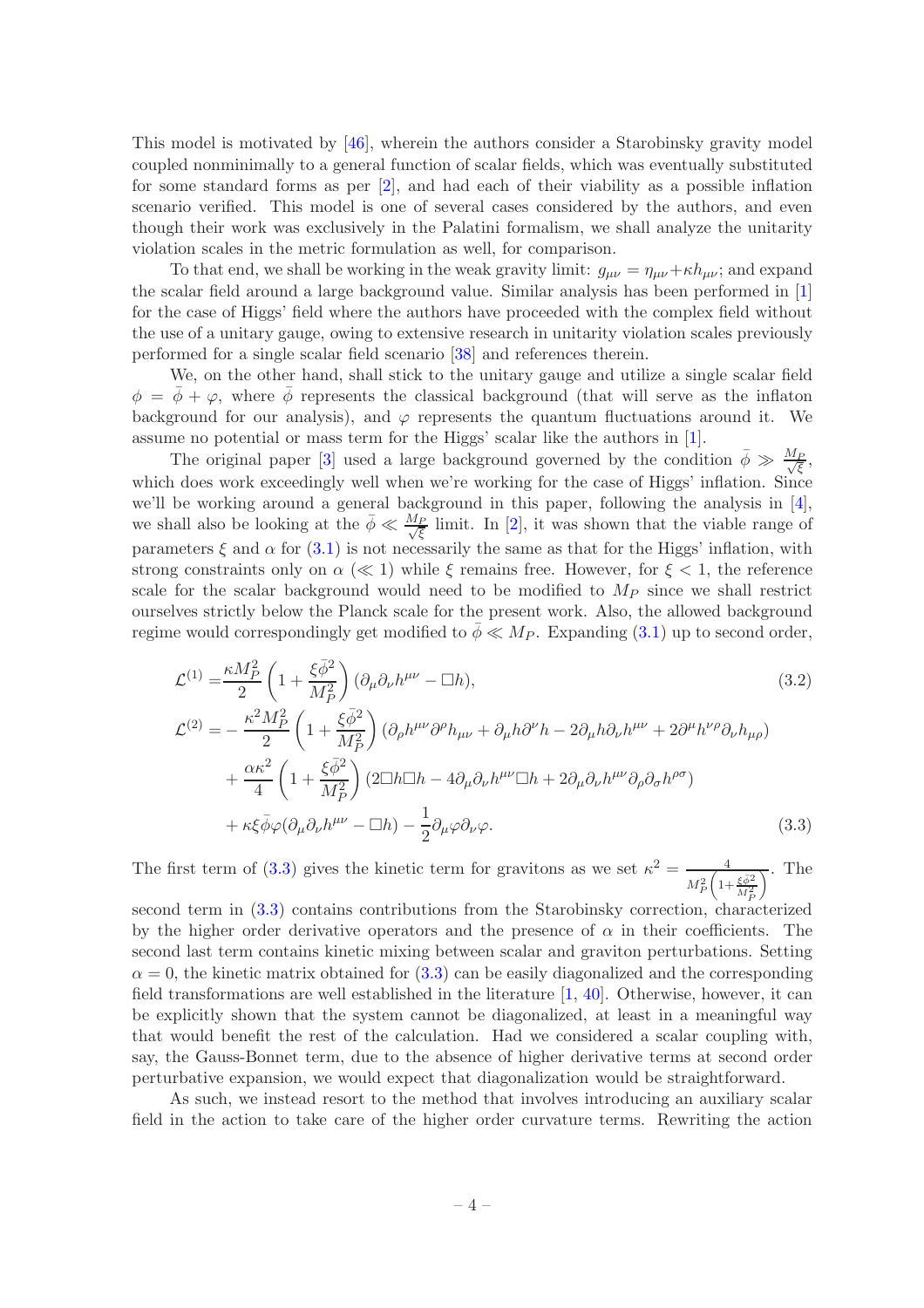[\(3.1\)](#page-3-1), we get,

$$
S = \int d^4x \sqrt{-g} \left[ \frac{1}{2} M_P^2 f(R, \phi) - \frac{1}{2} \partial_\mu \phi \partial^\mu \phi \right],
$$
 (3.4)

where,

$$
f(R,\phi) = \left(1 + \frac{\xi \phi^2}{M_P^2}\right) \left(R + \frac{\alpha}{2M_P^2} R^2\right) = G(\phi) \left(R + \frac{\alpha}{2M_P^2} R^2\right). \tag{3.5}
$$

Introducing an auxiliary scalar into the action,

$$
S = \int d^4x \sqrt{-g} \left[ \frac{1}{2} M_P^2 f + \frac{1}{2} M_P^2 \frac{df}{d\chi^2} (R - \chi^2) - \frac{1}{2} \partial_\mu \phi \partial^\mu \phi \right]
$$
  
= 
$$
\int d^4x \sqrt{-g} \left[ \frac{1}{2} M_P^2 f'(\chi, \phi) R - W(\chi, \phi) - \frac{1}{2} \partial_\mu \phi \partial^\mu \phi \right],
$$
(3.6)

where  $f'(\chi, \phi) = \frac{df}{d\chi^2}$  and,

<span id="page-5-1"></span>
$$
W(\chi,\phi) = \frac{1}{2}M_P^2 [\chi^2 f'(\chi,\phi - f(\chi,\phi)] = \frac{\alpha}{4}G(\phi)\chi^4.
$$
 (3.7)

At this stage, since the higher derivative terms from the gravity side have been 'transformed' into scalar degrees of freedom, we could expect a more favorable outcome when performing a perturbative analysis. However, all the  $\alpha$  dependence lies in  $W(\chi,\phi)$  which contains 5and 6-vertices, of which four of the external arms belong to  $\chi$ , which is a non-propagating field in [\(3.6\)](#page-5-1). Therefore, it is easy to see that all relevant information that we need from the additional Starobinsky term and its interaction with  $G(\phi)$  is lost, at least at the level of our computation.

Ruling out the Jordan frame for the aforementioned reasons, we now perform the following Weyl rescaling to move to the Einstein frame:

$$
g_{\mu\nu} \to f'(\chi,\phi)g_{\mu\nu}.\tag{3.8}
$$

This is where the results of the metric and Palatini formulation diverge. As we know, Ricci scalar transforms differently in the metric formulation as compared to the Palatini formulation. Both cases have been worked out in detail in separate sections.

## <span id="page-5-0"></span>4 Metric Formulation

We begin with the metric calculation first. For this case, the Weyl transformed action becomes:

<span id="page-5-2"></span>
$$
S = \int d^4x \sqrt{-g} \left[ \frac{1}{2} M_P^2 R - \frac{3}{4} \frac{M_P^2}{f'^2(\chi, \phi)} \partial_\mu f'(\chi, \phi) \partial^\mu f'(\chi, \phi) - \frac{1}{2} \left( \frac{\partial_\mu \phi \partial^\mu \phi}{f'(\chi, \phi)} \right) - \frac{\alpha}{4} \frac{G(\phi) \chi^4}{f'^2(\chi, \phi)} \right].
$$
\n(4.1)

Note that we have not employed a new notation to distinguish between fields before and after transformation for typographical ease. The second term in [\(4.1\)](#page-5-2) clearly contains the kinetic term for field  $\chi$  and so we can go ahead with the perturbative analysis without having to first find a corresponding constraint equation. Also, instead of expanding the action outright, we'd prefer to only look at the relevant terms. To this end, we perform the perturbative analysis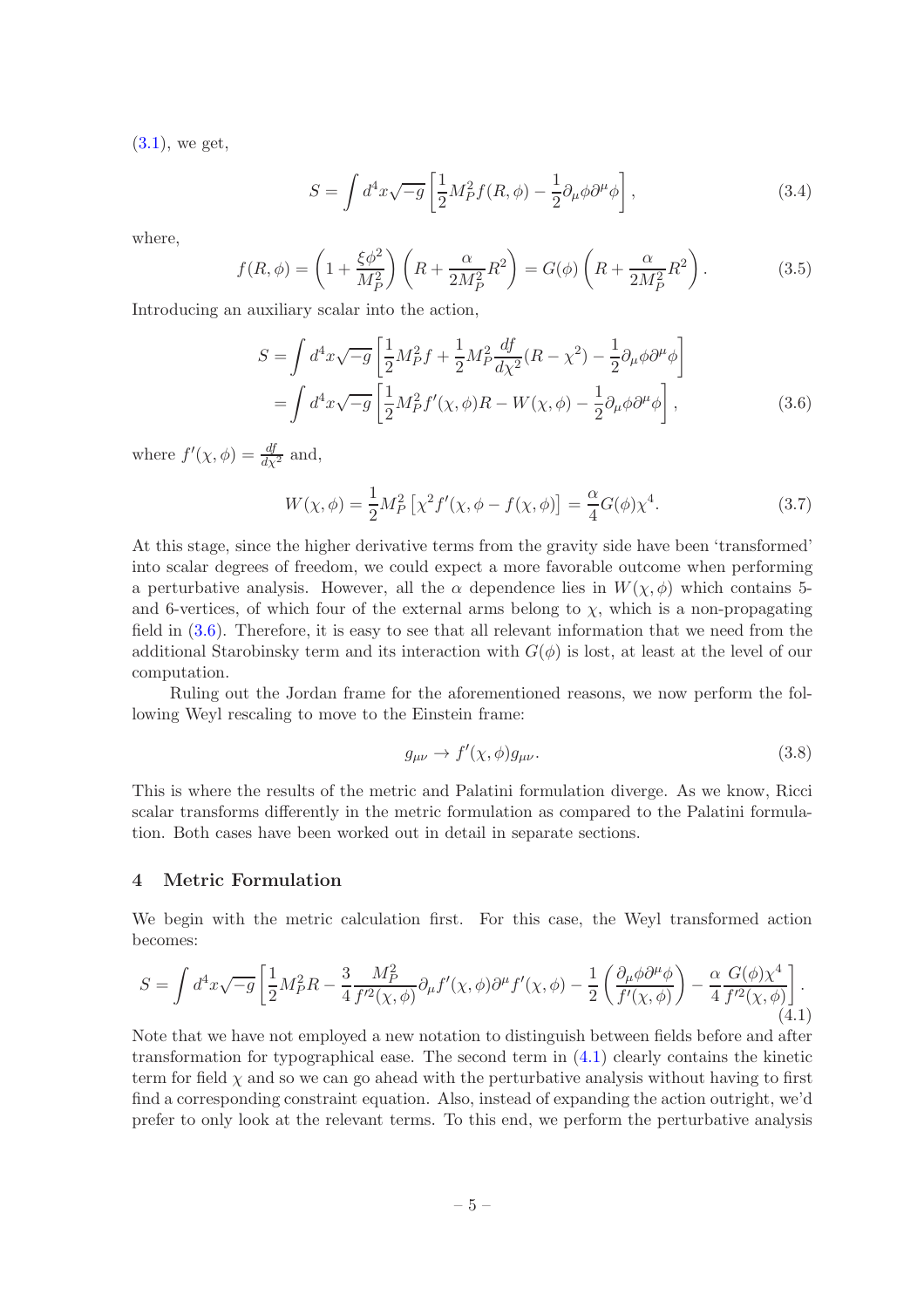term by term. It is clear that the first term is simply the Einstein-Hilbert action for which the perturbative expansion up to second order is given by,

<span id="page-6-0"></span>
$$
\mathcal{L}_1 = M_P(\partial_\mu \partial_\nu h^{\mu\nu} - \Box h) - \frac{1}{2} (\partial_\rho h^{\mu\nu} \partial^\rho h_{\mu\nu} - \partial_\mu h \partial^\nu h + 2 \partial_\mu h \partial_\nu h^{\mu\nu} - 2 \partial^\mu h^{\nu\rho} \partial_\nu h_{\mu\rho}), \quad (4.2)
$$

where we have directly substituted the condition  $\kappa = 2/M_P$ . The second term in this expression gives us the graviton propagator when we add a gauge fixing term to the action  $(h = \eta^{\mu\nu}h_{\mu\nu})$ . It is very well established that when working on-shell all contributions from gauge fixing terms cancel out eventually. Therefore, we can see directly the following as the graviton propagator:

<span id="page-6-2"></span><span id="page-6-1"></span>
$$
\langle h^{\rho\sigma} h_{\mu\nu} \rangle = \frac{1}{2} \frac{(\delta^{\rho}_{\mu} \delta^{\sigma}_{\nu} + \delta^{\sigma}_{\mu} \delta^{\rho}_{\nu}) - \eta^{\rho\sigma} \eta_{\mu\nu}}{k^2} + \mathcal{O}(\lambda), \tag{4.3}
$$

where  $\lambda$  is the gauge parameter introduced to the propagator by the gauge fixing term. Similarly, for the other terms,

$$
\mathcal{L}_{2} = \sqrt{-g} \left[ -\frac{3}{4} \frac{M_{P}^{2}}{f^{\prime 2}(\chi,\phi)} \partial_{\mu} f^{\prime}(\chi,\phi) \partial^{\mu} f^{\prime}(\chi,\phi) \right]
$$
\n
$$
= -\frac{3\xi\bar{\phi}^{2}}{M_{P}^{2} \left( 1 + \frac{\alpha}{M_{P}^{2}} \chi^{2} \right)^{2} \bar{G}^{2}} \partial_{\mu} \varphi \partial^{\mu} \varphi - \frac{6\xi^{2}\bar{\phi}}{M_{P}^{2} \left( 1 + \frac{\alpha}{M_{P}^{2}} \chi^{2} \right)^{2} \bar{G}^{2}}}{M_{P}^{2} \left( 1 + \frac{\alpha}{M_{P}^{2}} \chi^{2} \right)^{2} \bar{G}} \chi \partial_{\mu} \varphi \partial^{\mu} \chi + \frac{3\kappa\xi^{2}\bar{\phi}^{2}}{M_{P}^{2} \left( 1 + \frac{\alpha}{M_{P}^{2}} \chi^{2} \right)^{2} \bar{G}^{2}} (h^{\mu\nu} - \frac{1}{2} \eta^{\mu\nu} h) \partial_{\mu} \varphi \partial_{\nu} \varphi
$$
\n
$$
- \frac{3\xi^{2}}{M_{P}^{2} \left( 1 + \frac{\alpha}{M_{P}^{2}} \chi^{2} \right)^{2} \bar{G}^{2}} \left( \frac{1}{\bar{G}^{2}} - \frac{8x^{2}}{\bar{G}} + 3x^{4} \right) \varphi^{2} \partial_{\mu} \varphi \partial^{\mu} \varphi
$$
\n
$$
- \frac{3\alpha^{2}}{M_{P}^{2} \left( 1 + \frac{\alpha}{M_{P}^{2}} \chi^{2} \right)^{2} \bar{G}^{2}} \left( 1 - 2x^{2} \right) \chi \varphi \partial_{\mu} \chi \partial^{\mu} \varphi
$$
\n
$$
- \frac{6\alpha\xi}{M_{P}^{2} \left( 1 + \frac{\alpha}{M_{P}^{2}} \chi^{2} \right)^{2} \bar{G}} (1 - 2x^{2}) \chi \varphi \partial_{\mu} \chi \partial^{\mu} \varphi
$$
\n
$$
+ \frac{6\alpha\kappa\xi\bar{\phi}}{M_{P}^{2} \left
$$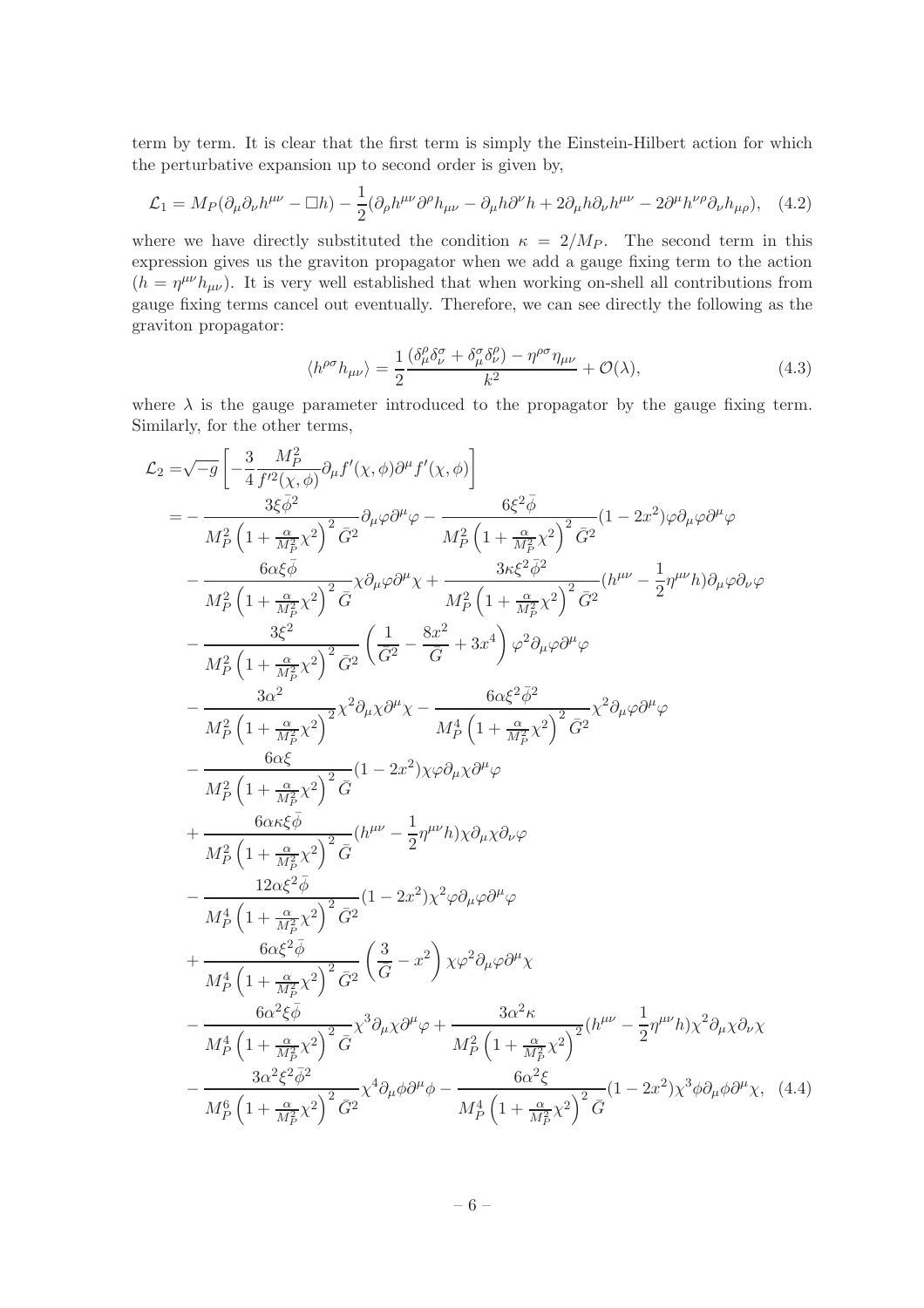where we have followed [\[4](#page-19-3)] in defining some dimensionless quantities that would greatly simplify the expansions:

$$
\bar{G} = 1 + \frac{\xi \bar{\phi}^2}{M_P^2}, \qquad x^2 = \frac{\xi \bar{\phi}^2}{M_P^2 \bar{G}}.
$$
\n(4.5)

Please note that we haven't treated the auxiliary scalar perturbatively. Also note that compared to the Jordan frame expansion, we have considered far more types of terms that contain vertices that one would not need when computing the required amplitude. The reason for this choice will become clearer as we move forward with the calculation. Before that, we first complete the perturbative expansion for the remaining terms,

$$
\mathcal{L}_{4} = \sqrt{-g} \left[ -\frac{1}{2} \left( \frac{\partial_{\mu} \phi \partial^{\mu} \phi}{f'(\chi, \phi)} \right) \right]
$$
\n
$$
= -\frac{1}{2\xi \left( 1 + \frac{\alpha}{M_{P}^{2}} \chi^{2} \right) \bar{G}} \partial_{\mu} \varphi \partial^{\mu} \varphi + \frac{\kappa}{2 \left( 1 + \frac{\alpha}{M_{P}^{2}} \chi^{2} \right) \bar{G}} (h^{\mu \nu} - \frac{1}{2} \eta^{\mu \nu} h) \partial_{\mu} \varphi \partial_{\nu} \varphi
$$
\n
$$
+ \frac{\xi \bar{\phi}}{M_{P}^{2} \left( 1 + \frac{\alpha}{M_{P}^{2}} \chi^{2} \right) \bar{G}^{2}} \varphi \partial_{\mu} \varphi \partial^{\mu} \varphi - \frac{\xi}{2M_{P}^{2}\xi \left( 1 + \frac{\alpha}{M_{P}^{2}} \chi^{2} \right) \bar{G}^{2}} \left( \frac{1}{\bar{G}} - 3x^{2} \right) \varphi^{2} \partial_{\mu} \varphi \partial^{\mu} \varphi, \tag{4.6}
$$

$$
\mathcal{L}_{3} = \sqrt{-g} \left[ -\frac{\alpha}{4} \frac{G(\phi) \chi^{4}}{f'^{2}(\chi, \phi)} \right]
$$
\n
$$
= -\frac{\alpha}{4 \left( 1 + \frac{\alpha}{M_{P}^{2}} \chi^{2} \right)^{2} \bar{G}} \chi^{4} + \frac{\alpha \xi \bar{\phi}}{2M_{P}^{2} \left( 1 + \frac{\alpha}{M_{P}^{2}} \chi^{2} \right)^{2} \bar{G}^{2}} \chi^{4} \varphi - \frac{\alpha \kappa}{8M_{P}^{2} \left( 1 + \frac{\alpha}{M_{P}^{2}} \chi^{2} \right)^{2} \bar{G}} \chi^{4} h
$$
\n
$$
- \frac{\alpha \xi}{4M_{P}^{2} \left( 1 + \frac{\alpha}{M_{P}^{2}} \chi^{2} \right)^{2} \bar{G}^{2}} \left( \frac{1}{\bar{G}} - 3x^{2} \right) \chi^{4} \varphi^{2}.
$$
\n(4.7)

Canonicalizing the scalar fields using the following transformations:

<span id="page-7-1"></span><span id="page-7-0"></span>
$$
d\rho = \frac{\sqrt{6}\alpha}{M_P} \frac{\chi d\chi}{\left(1 + \frac{\alpha}{M_P^2} \chi^2\right)},\tag{4.8}
$$

$$
\psi = \sqrt{\frac{1 + 6\xi x^2}{\bar{G}}}\varphi.
$$
\n(4.9)

We now proceed to rewrite the full perturbative Lagrangian. We'll only list terms that could provide us relevant vertex factors of the tree-level scattering process  $\psi \psi \to \psi \psi$ . Even though there are terms in the expansion that may seem irrelevant, it will become clear as we move forward how they might play a role in the calculations. Note that we have excluded the pure gravity terms from this expansion since they've already been mentioned in [\(4.2\)](#page-6-0). The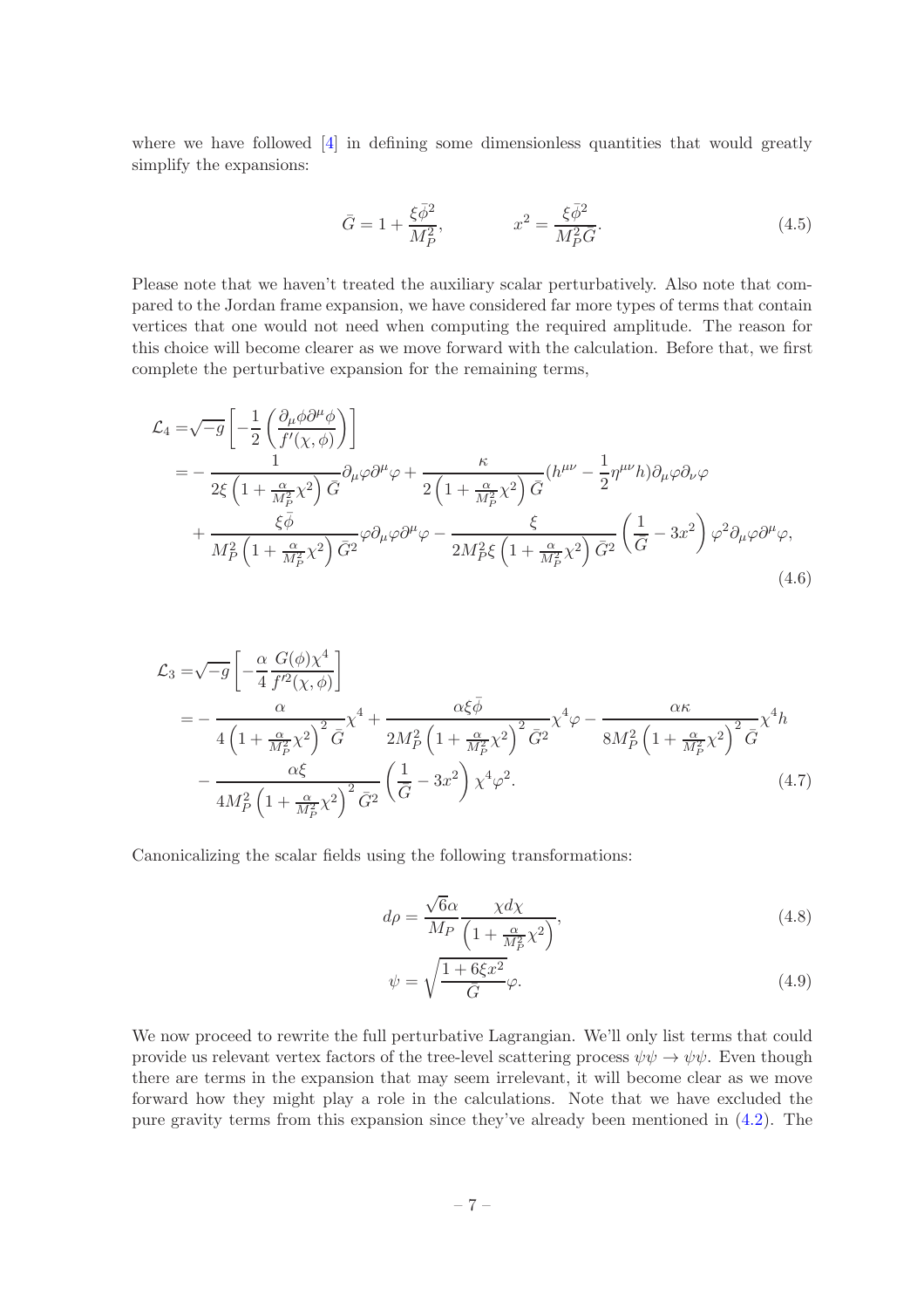perturbative expansion of Lagrangian [\(4.1\)](#page-5-2) becomes:

$$
\mathcal{L} = -\frac{1}{2} \partial_{\mu} \psi \partial^{\mu} \psi - \sqrt{\frac{6\xi x^2}{1 + 6\xi x^2}} \partial_{\mu} \psi \partial^{\mu} \rho - \frac{1}{2} \partial_{\mu} \rho \partial^{\mu} \rho - \frac{M_P^2}{6\alpha \bar{G}} \rho^2 \n- \frac{\sqrt{\xi}}{M_P} \frac{x[1 - 6\xi(1 - 2x^2)]}{(1 + 6\xi x^2)^{3/2}} \psi \partial_{\mu} \psi \partial^{\mu} \psi + \frac{1}{\sqrt{6}M_P(1 + 6\xi x^2)} \rho \partial_{\mu} \psi \partial^{\mu} \psi \n- \frac{\sqrt{6}\xi}{M_P} \left( \frac{1 - 2x^2}{1 + 6\xi x^2} \right) \psi \partial_{\mu} \psi \partial^{\mu} \rho + \frac{M_P}{3\sqrt{6}\alpha} \sqrt{\frac{6\xi x^2}{1 + 6\xi x^2}} \rho^2 \psi + \sqrt{\frac{2}{3}} \frac{M_P}{3\alpha \bar{G}} \rho^3 \n+ \frac{\kappa}{2} \left( \frac{1 + 6\xi x}{1 + 6\xi x^2} \right) (h^{\mu\nu} - \frac{1}{2} \eta^{\mu\nu} h) \partial_{\mu} \psi \partial_{\nu} \psi + \frac{\kappa}{2} (h^{\mu\nu} - \frac{1}{2} \eta^{\mu\nu} h) \partial_{\mu} \rho \partial_{\nu} \rho - \frac{\kappa M_P^2}{12\alpha \bar{G}} \rho^2 h \n+ \kappa \sqrt{\frac{6\xi x^2}{1 + 6\xi x^2}} (h^{\mu\nu} - \frac{1}{2} \eta^{\mu\nu} h) \partial_{\mu} \psi \partial_{\nu} \rho - \frac{3\xi^2}{M_P^2 \bar{G}^2} \frac{(1 - 8x^2 \bar{G} + 3x^4 \bar{G}^2)}{(1 + 6\xi x^2)^2} \psi^2 \partial_{\mu} \psi \partial^{\mu} \psi \n+ \frac{\xi}{2M_P^2 \bar{G}} \frac{(1 - 3x^2 \bar{G})}{(1 + 6\xi x^2)^2} \psi^2 \partial_{\mu} \psi \partial^{\mu} \psi - \frac{1}{3M_P^2} \frac{\sqrt{
$$

It is probably clear now why we decided to include higher order  $\chi$  terms in [\(4.4\)](#page-6-1), [\(4.6\)](#page-7-0), and [\(4.7\)](#page-7-1). There are, however, a few peculiar features to note about this expanded Lagrangian. First, the transformed auxiliary scalar  $\rho$  is a massive field and this mass blows up as we try to take the limit  $\alpha \to 0$ , i.e. return to a scalar coupled Einstein-Hilbert action. This is essentially the manifestation of the mass gap problem that plagues higher derivative gravity theories (ex. Starobinsky's model), wherein due to the higher derivative terms, the graviton is no longer a massless propagating field. Second, note that there is kinetic mixing between the two scalars present in [\(4.10\)](#page-8-0):  $\sqrt{\frac{6\xi x^2}{1+6\xi x^2}} \partial_\mu \psi \partial^\mu \rho$ .

Traditionally, this kind of kinetic mixing is dealt with by diagonalizing the kinetic matrix followed by transformations to redefine the theory in terms of canonical fields. Due to the presence of the mass term, when we naively perform this analysis, there appears a mass-type cross-term of the form  $C\psi\rho$  (where C represents a constant coefficient). To avoid this kind of an unphysical outcome, we instead try to diagonalize the (kinetic  $+$  mass) matrix, obtained in a similar fashion as the kinetic matrix except with the inclusion of mass terms as well. For  $(4.10)$ , this can we written as,

<span id="page-8-1"></span><span id="page-8-0"></span>
$$
K = \frac{1}{2} \left( \frac{\Box}{\sqrt{\frac{6\xi x^2}{1 + 6\xi x^2}}} \Box \bigcup_{\Box} \frac{\frac{6\xi x^2}{1 + 6\xi x^2}}{\Box - \frac{M_P^2}{3\alpha G}} \right). \tag{4.11}
$$

For typographical ease, we shall denote,

$$
b = \sqrt{\frac{6\xi x^2}{1 + 6\xi x^2}},
$$
 and  $m^2 = \frac{M_P^2}{3\alpha \bar{G}}.$  (4.12)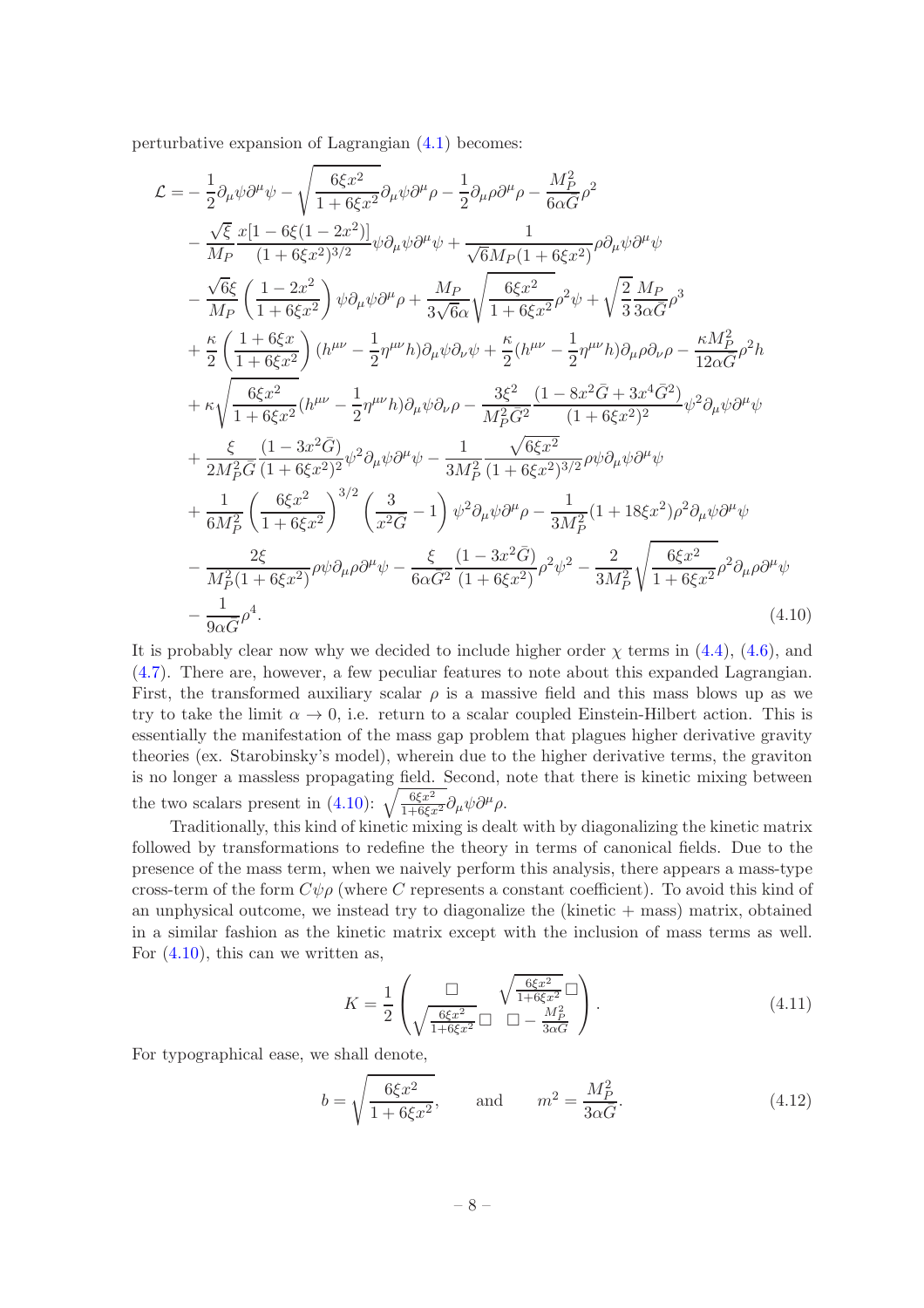We can easily find the eigenvalues:

<span id="page-9-3"></span><span id="page-9-2"></span>
$$
\lambda = \frac{1}{2} \left( \Box - \frac{m^2}{2} \right) \pm \frac{1}{2} \sqrt{b^2 \Box^2 + \frac{m^4}{4}}.
$$
\n(4.13)

The general form for field transformations corresponding to the eigenvalues in [\(4.13\)](#page-9-2) can be expressed as:

$$
\psi = \frac{\sqrt{\frac{4b^2 \Box^2 + m^4 + m^2 \sqrt{4b^2 \Box^2 + m^4}}{2b^2 \Box^2 + m^4 + m^2 \sqrt{4b^2 \Box^2 + m^4}}} \left(\frac{-2b \Box}{m^2 - \sqrt{4b^2 \Box^2 + m^4}} \hat{\psi} + \hat{\rho}\right)}{\left(\frac{2b \Box}{m^2 + \sqrt{4b^2 \Box^2 + m^4}} - \frac{2b \Box}{m^2 - \sqrt{4b^2 \Box^2 + m^4}}\right)},
$$
\n(4.14)

$$
\left(\frac{\overline{m^2 + \sqrt{4b^2 \square^2 + m^4}} - \overline{m^2 - \sqrt{4b^2 \square^2 + m^4}}}{m^2 - \sqrt{4b^2 \square^2 + m^4}}\right)
$$
\n
$$
\rho = \frac{\sqrt{\frac{4b^2 \square^2 + m^4 - m^2 \sqrt{4b^2 \square^2 + m^4}}{2b^2 \square^2 + m^4 - m^2 \sqrt{4b^2 \square^2 + m^4}} \left(\frac{-2b \square}{m^2 + \sqrt{4b^2 \square^2 + m^4}} \hat{\psi} + \hat{\rho}\right)}{\left(\frac{2b \square}{m^2 - \sqrt{4b^2 \square^2 + m^4}} - \frac{2b \square}{m^2 + \sqrt{4b^2 \square^2 + m^4}}\right)}.
$$
\n(4.15)

Finding eigenvalues, at least in a way that makes sense from a derivative and tensor notation perspective, is not possible. To do so, we decide to work in different regimes. Two quantities that govern this separation are the magnitude of Higgs' field background and the energy of dynamical fields  $E$ . For the Higgs' background, we specify the regimes as follows:

# <span id="page-9-0"></span>4.1 Large background

$$
\bar{\phi} \gg \frac{M_P}{\sqrt{\xi}} \implies \bar{G} \sim \frac{\xi \bar{\phi}^2}{M_P^2} \gg 1 \implies x^2 \to 1 \implies b \to \sqrt{\frac{6\xi}{1+6\xi}}.\tag{4.16}
$$

Here,  $\xi$  is restricted to be  $\gg 1$  ( $b \to 1$ ), lest the Higgs' field background surpass the Planck scale. This, however, isn't enough to simplify the eigenvalues in  $(4.13)$ . In order to canonicalize the fields, we need to work in separate scales of dynamical energy, as we attempt in the following part. The formalism proposed in [\[3\]](#page-19-2) doesn't explicitly divide energy regimes and instead works on the assumption that the form of the scattering amplitude would remain the same for both  $\bar{\phi} \ll E$  and  $\bar{\phi} \gg E$ , or change continuously between the two. Dividing the two regimes up would also help verify this claim explicitly.

# <span id="page-9-1"></span>4.1.1  $E \ll \bar{\phi}$

In this limit, given that  $\alpha \ll 1$ , it is straightforward to see that  $m^2 \gg \square$  and the corresponding eigenvalues can be simplified to,

<span id="page-9-5"></span><span id="page-9-4"></span>
$$
\lambda = \frac{1}{2}\Box, \ \frac{1}{2}(\Box - m^2) \implies \text{ one massless + one massive d.o.f.} \tag{4.17}
$$

This limit is basically one where we assume that the (kinetic  $+$  mass) matrix [\(4.11\)](#page-8-1) to be diagonal by neglecting the off-diagonal terms. As such, we don't require field transformations or canonicalization in this case. The auxiliary scalar is massive while the Higgs' field remains massless. Rewriting the perturbative Lagrangian with only the terms relevant for the present calculation,

$$
\mathcal{L} = -\frac{1}{2} \partial_{\mu} \psi \partial^{\mu} \psi - \frac{1}{2} \partial_{\mu} \rho \partial^{\mu} \rho - \frac{M_P^4}{6 \alpha \xi \bar{\phi}^2} \rho^2 - \sqrt{\frac{2}{3}} \frac{1}{M_P} \psi \partial_{\mu} \psi \partial^{\mu} \psi + \frac{1}{\sqrt{6} M_P} \psi \partial_{\mu} \psi \partial^{\mu} \rho + \frac{\kappa}{2} (h^{\mu \nu} - \frac{1}{2} \eta^{\mu \nu} h) \partial_{\mu} \psi \partial_{\nu} \psi - \frac{1}{4 M_P^2} \psi^2 \partial_{\mu} \psi \partial^{\mu} \psi,
$$
\n(4.18)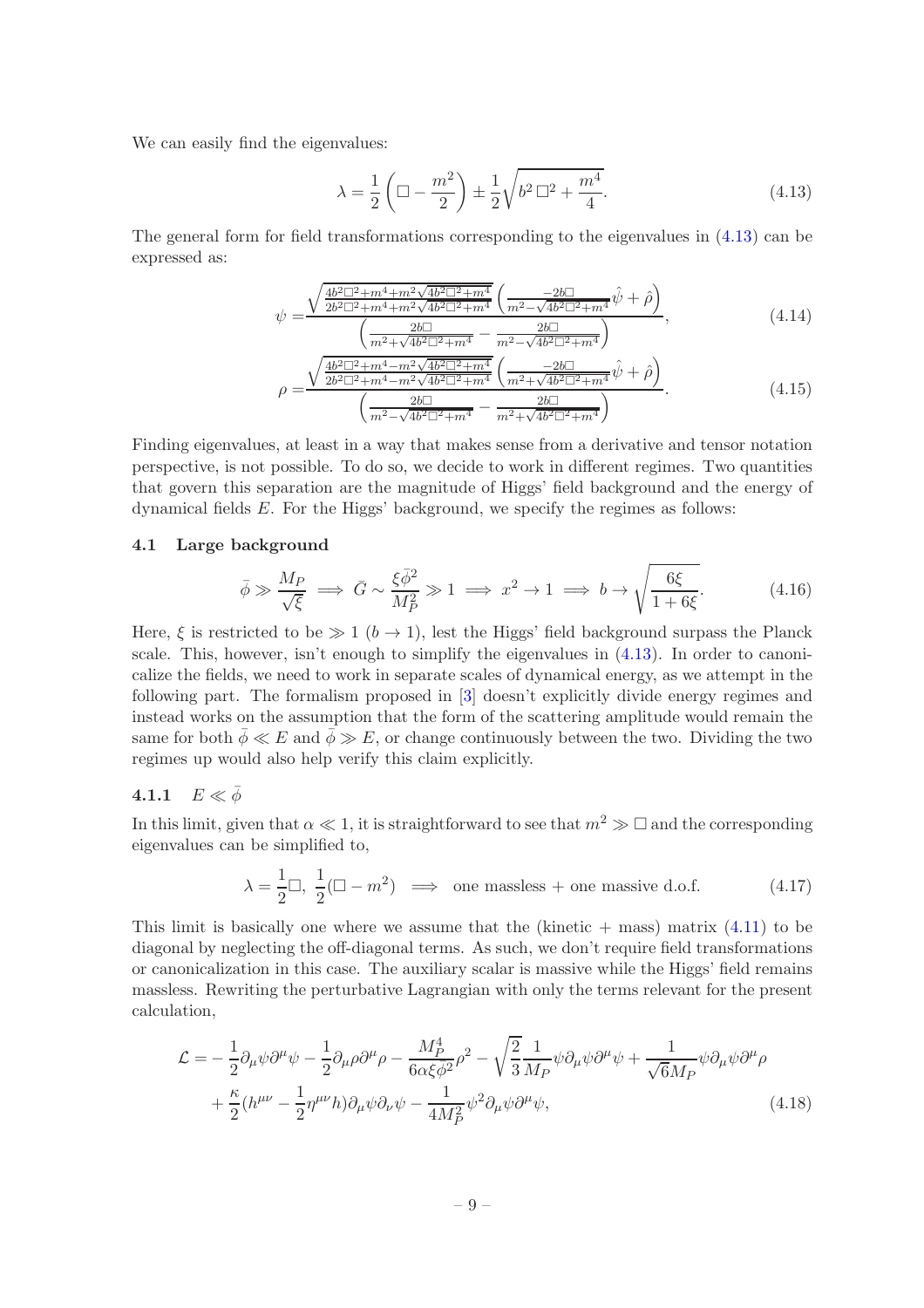where we have also gotten rid of  $\mathcal{O}(\rho^2)$  interaction terms since they won't be relevant at this stage. The required vertex factors for the  $\psi \psi \rightarrow \psi \psi$  process are:

<span id="page-10-2"></span>
$$
V_{\psi^3} = -\frac{2i}{M_P} \sqrt{\frac{2}{3}} (k_1 \cdot k_2 + k_2 \cdot k_3 + k_3 \cdot k_1),\tag{4.19}
$$

$$
V_{\psi^2 \rho} = \frac{i}{M_P} \sqrt{\frac{2}{3}} (k_1 \cdot k_\rho + k_2 \cdot k_\rho),
$$
\n(4.20)

$$
V_{\psi^4} = -\frac{i}{M_P^2} (k_1 \cdot k_2 + k_1 \cdot k_3 + k_1 \cdot k_4 + k_2 \cdot k_3 + k_2 \cdot k_4 + k_3 \cdot k_4), \tag{4.21}
$$

$$
V_{\psi^2 h_{\mu\nu}} = \frac{i}{M_P} (k_1^{\mu} k_2^{\nu} + k_1^{\nu} k_2^{\mu} - \eta^{\mu\nu} k_1 \cdot k_2).
$$
 (4.22)

Note that all momenta are directed towards the vertex. The contributions in this limit come from a total of 10 diagrams: s-, t-, u-channel diagrams involving  $\psi$ -,  $\rho$ - and gravitonmediators, as well as a 4-vertex. However, the sum of contributions from all three channels involving its mediation cancel out owing to the identity:  $s + t + u = 4m_{\psi} = 0$ , where  $m_{\psi}$ represents the mass of incoming/outgoing  $\psi$  particles which are massless.

The contribution from  $\rho$ -mediated s-channel diagram is given by,

$$
i\mathcal{M}_{\rho s} = \frac{2is^2}{3M_P^2} \left( \frac{1}{s - \frac{M_P^4}{3\alpha\xi\phi^2}} \right) \approx -\frac{2is^2}{3M_P^2} \left( \frac{3\alpha\xi\bar{\phi}^2}{M_P^4} \right) = -\frac{2i\alpha\xi\bar{\phi}^2}{M_P^6} s^2 + \mathcal{O}(s^3),\tag{4.23}
$$

where, owing to the conditions  $\alpha \ll 1$ ,  $\bar{\phi} \ll \frac{M_P}{\sqrt{\xi}}$  and  $E \ll \frac{M_P}{\sqrt{\xi}}$ , we have Taylor expanded the expression. Note that  $\mathcal{O}(s^3)$  terms have increasingly negligible coefficients as well. Performing similar calculations in the  $t-$ , u-channel, we get similar results with  $t$ , u replacing  $s$  in the expression above. The s-channel graviton-mediated amplitude is straightforward:

$$
i(\mathcal{M}_{h_{\mu\nu}})_s = \frac{i}{2M_P^2} \left( \frac{t^2 + u^2 - s^2}{s} \right) = \frac{i}{2M_P^2} \left( \frac{t^2 + u^2}{s} + \frac{u^2 + s^2}{t} + \frac{s^2 + t^2}{u} \right). \tag{4.24}
$$

Summing up the contributions from all three channels, we again use the identity  $s + t + u =$  $\Sigma m_{\psi}$  to simplify the expression to get,

$$
i(\mathcal{M}_{h_{\mu\nu}})_s = \frac{i}{2M_P^2} \left( \frac{t^2 + u^2}{s} + \frac{u^2 + s^2}{t} + \frac{s^2 + t^2}{u} \right). \tag{4.25}
$$

Finally, the 4-vertex contribution is given by,

$$
i\mathcal{M}_4 = -\frac{i}{M_P^2}(s+t+u) = 0.
$$
\n(4.26)

Therefore, the total scattering amplitude is,

<span id="page-10-1"></span>
$$
i\mathcal{M} = \frac{i}{2M_P^2} \left( \frac{t^2 + u^2}{s} + \frac{u^2 + s^2}{t} + \frac{s^2 + t^2}{u} \right) - \frac{2i\alpha\xi\bar{\phi}^2}{M_P^6} (s^2 + t^2 + u^2). \tag{4.27}
$$

Now, proceeding with the analysis as outlined in Sec. [2,](#page-2-0) the relation between the Einstein frame and Jordan frame energies can be found using the field transformations that relate the Jordan frame field  $\varphi$  and Einstein frame field. For this case, we have,

<span id="page-10-0"></span>
$$
f' = \left(1 + \frac{\xi \bar{\phi}^2}{M_P^2} + \frac{2\xi \bar{\phi}\varphi}{M_P^2} + \frac{\xi \varphi^2}{M_P^2}\right) \exp\left(\sqrt{\frac{2}{3}} \frac{\rho}{M_P}\right) \approx \frac{\xi \bar{\phi}^2}{M_P^2},\tag{4.28}
$$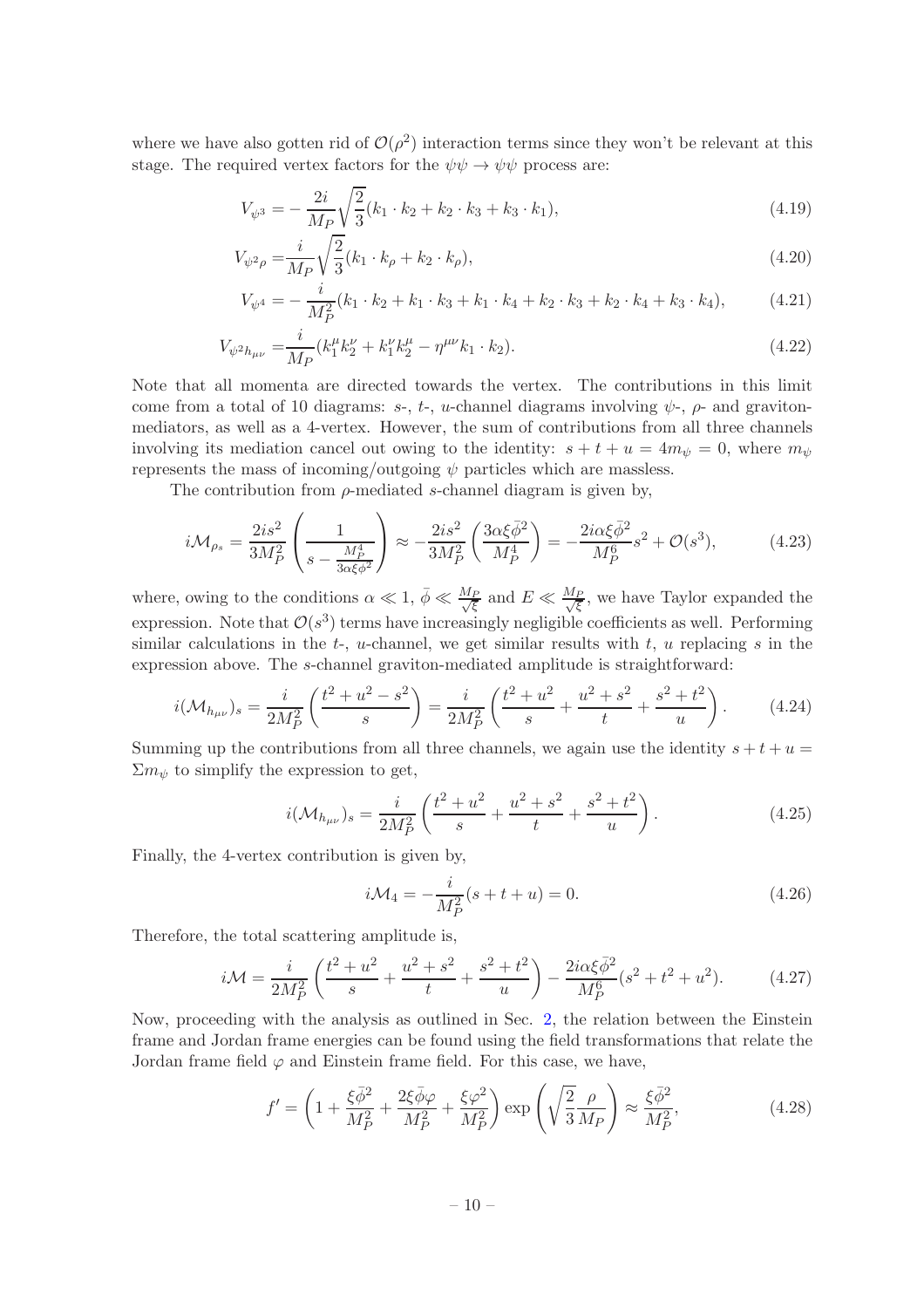where we have used  $\langle \varphi \rangle, \langle \rho \rangle \sim E$ . Note that since we're always going to be working far below the Planck scale, the exponential would never contribute in any of the expressions considered throughout the paper. Then, we can directly see that the Jordan and Einstein frame energies are related as,

<span id="page-11-2"></span>
$$
\tilde{E} = \frac{E}{\sqrt{f'}} \approx \frac{M_P}{\sqrt{\xi}\bar{\phi}} E. \tag{4.29}
$$

Then, the total scattering amplitude can be expressed in terms of Jordan frame energies as:

<span id="page-11-1"></span>
$$
i\mathcal{M} = -\frac{iE^2}{\xi\bar{\phi}^2} \frac{(3 + \cos^2\theta)^2}{(1 - \cos^2\theta)} - 16 \frac{i\alpha(3 + \cos^2\theta)^2}{\xi\bar{\phi}^2 M_P^2} E^4,\tag{4.30}
$$

where we have used the convention  $s = 4E^2$ ,  $t = -2E^2(1 - \cos\theta)$ ,  $u = -2E^2(1 + \cos\theta)$  and later substituted for  $\tilde{E}$ . Again, owing to the conditions  $\alpha \ll 1, \xi \gg 1$  and  $E \ll \bar{\phi}$ , the  $\mathcal{O}(E^4)$ term is negligible. It should be noted that we strictly avoid the collinear limit throughout our analysis. The leading order term is, therefore, only sourced in the graviton-mediated diagrams, and in the  $\alpha \rightarrow 0$  limit, we recover the results that we would've arrived at had we worked with Higgs' inflation model to begin with.

As we take the limit  $\bar{\phi} \rightarrow E$  for [\(4.30\)](#page-11-1), the amplitude becomes,

<span id="page-11-4"></span>
$$
i\mathcal{M} = -\frac{i}{\xi} \frac{(3 + \cos^2 \theta)^2}{(1 - \cos^2 \theta)} - 16 \frac{i\alpha (3 + \cos^2 \theta)^2}{\xi M_P^2} E^2,
$$
\n(4.31)

i.e. though negligible, there is still some scaling left in the amplitude. Note that though the author in [\[3\]](#page-19-2) suggests that taking this limit should be fine provided that the amplitude is continuous in  $E$ , it is noteworthy that taking this limit should change  $(4.28)$  and consequently [\(4.29\)](#page-11-2), implying that the [\(4.30\)](#page-11-1) should not be valid in that case. We shall verify the claim as we explore the  $E \gg \bar{\phi}$  limit.

# <span id="page-11-0"></span>4.1.2  $E \gg \bar{\phi}$

For such a scenario,  $m^2 \ll \Box$ , despite the conditions on  $\alpha$  and  $\xi$ . The eigenvalues in this limit become,

<span id="page-11-3"></span>
$$
\lambda = \left(\square - \frac{m^2}{4}\right), -\frac{m^2}{4} \implies \text{ one massive + one non-propagating d.o.f.} \tag{4.32}
$$

Non-trivial field transformations are necessary to arrive at the desired eigenvalues [\(4.32\)](#page-11-3) of the (kinetic  $+$  mass) matrix [\(4.11\)](#page-8-1). From [\(4.14\)](#page-9-3), the respective transformations are,

$$
\psi = \frac{1}{\sqrt{2}} \left[ \left( 1 + \frac{m^2}{4\Box} \right) \hat{\psi} + \left( 1 - \frac{m^2}{4\Box} \right) \hat{\rho} \right],\tag{4.33}
$$

$$
\rho = \frac{1}{\sqrt{2}} \left[ \left( 1 - \frac{m^2}{4\Box} \right) \hat{\psi} - \left( 1 + \frac{m^2}{4\Box} \right) \hat{\rho} \right]. \tag{4.34}
$$

We still need to canonicalize  $\hat{\psi}$  as is evident from the eigenvalues. Using  $\tilde{\psi} = \sqrt{2}\hat{\psi}$ , the relevant terms in the Lagrangian become:

$$
\mathcal{L} = -\frac{1}{2} \partial_{\mu} \tilde{\psi} \partial^{\mu} \tilde{\psi} - \frac{M_P^4}{24\alpha \xi \bar{\phi}^2} \tilde{\psi}^2 + \frac{\sqrt{3}}{4M_P} \tilde{\psi} \partial_{\mu} \tilde{\psi} \partial^{\mu} \tilde{\psi} + \frac{M_P}{12\sqrt{3}\alpha} \tilde{\psi}^3 - \frac{3\xi}{2M_P^2} \tilde{\psi}^2 \partial_{\mu} \tilde{\psi} \partial^{\mu} \tilde{\psi} + \frac{M_P^2}{6\alpha \bar{\phi}^2} \tilde{\psi}^4 + \frac{1}{M_P} (h^{\mu\nu} - \frac{1}{2} \eta^{\mu\nu} h) \partial_{\mu} \tilde{\psi} \partial_{\nu} \tilde{\psi} - \frac{M_P^3}{24\alpha \xi \bar{\phi}^2} \tilde{\psi}^2 h,
$$
(4.35)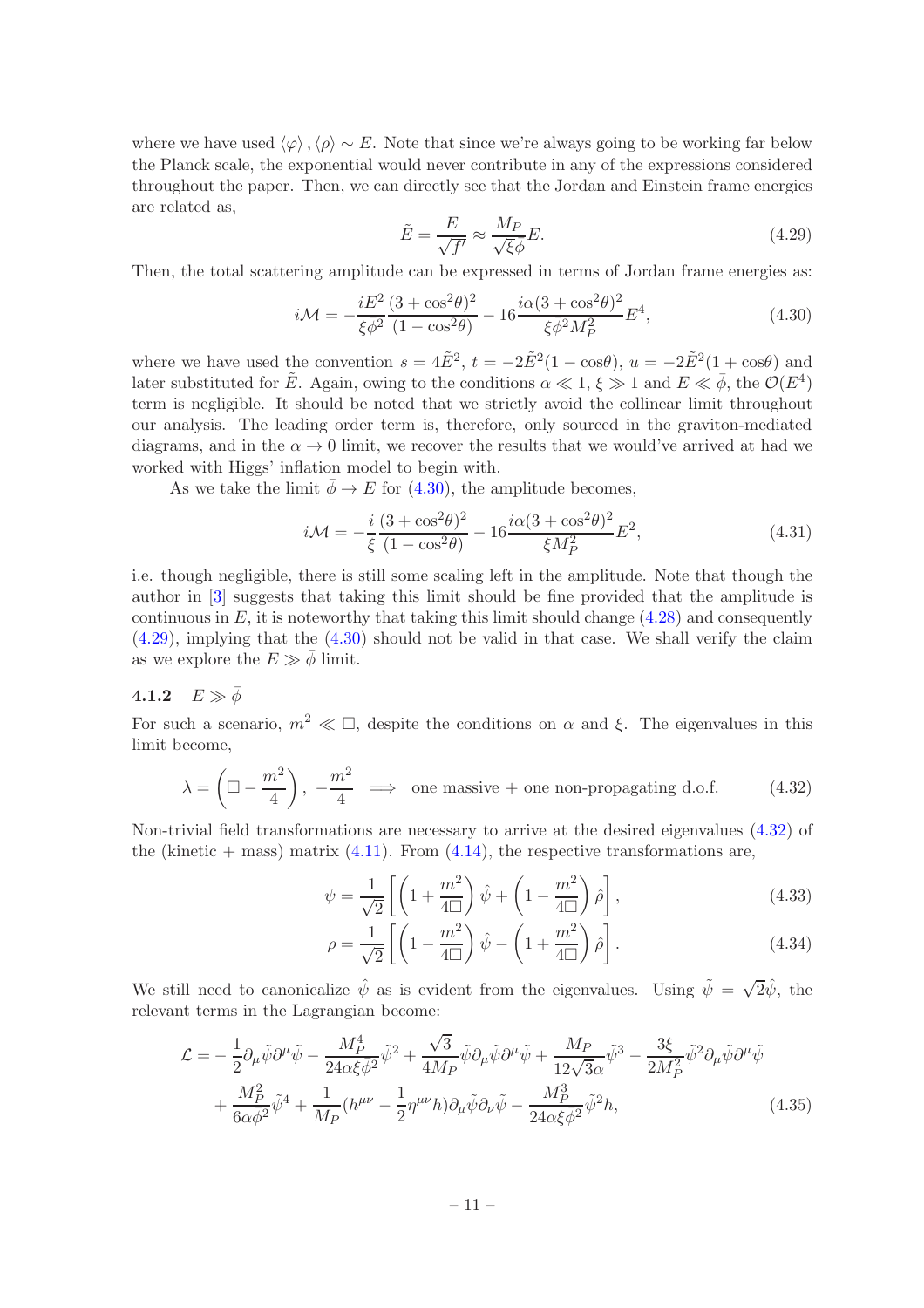where we have used all specified conditions to get only the leading order terms for each vertex. The corresponding vertices are:

$$
V_{\tilde{\psi}^3} = \frac{\sqrt{3}i}{2M_P}(k_1 \cdot k_2 + k_2 \cdot k_3 + k_3 \cdot k_1) + \frac{iM_P}{2\sqrt{3}\alpha},\tag{4.36}
$$

$$
V_{\tilde{\psi}^4} = -\frac{6i\xi}{M_P^2}(k_1 \cdot k_2 + k_1 \cdot k_3 + k_1 \cdot k_4 + k_2 \cdot k_3 + k_2 \cdot k_4 + k_3 \cdot k_4) + \frac{4iM_P^2}{\alpha \bar{\phi}^2},
$$
 (4.37)

$$
V_{\tilde{\psi}^2 h_{\mu\nu}} = \frac{i}{M_P} (k_1^{\mu} k_2^{\nu} + k_1^{\nu} k_2^{\mu} - \eta^{\mu\nu} k_1 \cdot k_2) - \frac{i M_P^3}{12 \xi \alpha \bar{\phi}^2}.
$$
\n(4.38)

The contributing diagrams to the  $\tilde{\psi}\tilde{\psi} \to \tilde{\psi}\tilde{\psi}$  process are the s-, t-, u-channel scalar- and graviton-exchange diagrams, as well as the 4-vertex. First, from the s-channel  $\tilde{\psi}$ -exchange diagram, we get:

$$
i\mathcal{M}_{\tilde{\psi}_s} = \frac{-i}{\left(s - \frac{M_P^4}{12\alpha\xi\phi^2}\right)} \left(\frac{-\sqrt{3}s}{4M_P} + \frac{M_P}{2\sqrt{3}\alpha}\right)^2.
$$
 (4.39)

To get meaningful results, we choose to Taylor expand this expression and obtain,

$$
i\mathcal{M}_{\tilde{\psi}_{s}} = \frac{-i}{s} \left( 1 + \frac{M_{P}^{4}}{12\alpha\xi^{2}\bar{\phi}^{2}s} \right) \frac{3s^{2}}{16M_{P}^{2}} \left( 1 - \frac{4M_{P}^{2}}{3\alpha s} \right)
$$
  
= 
$$
\frac{-3is}{16M_{P}^{2}} - \frac{iM_{P}^{2}}{64\alpha\xi\bar{\phi}^{2}} + \frac{i}{4\alpha} + \mathcal{O}(s^{-1}).
$$
 (4.40)

Other terms in the expansion would scale in inverse powers of energy, and are therefore ignored for the present analysis. Summing for all three channels, we get:

$$
i\mathcal{M}_{\tilde{\psi}} = \frac{-3i}{16M_P^2}(s+t+u) - \frac{3iM_P^2}{64\alpha\xi\bar{\phi}^2} + \frac{3i}{4\alpha} = -\frac{7iM_P^2}{64\alpha\xi\bar{\phi}^2} + \frac{3i}{4\alpha},\tag{4.41}
$$

i.e. there is no energy scaling in the  $\tilde{\psi}$ -exchange diagrams, however the constant contributions are finite and large, owing to the condition on  $\alpha$ . Similarly for graviton-exchange diagram in the s-channel,

$$
i(\mathcal{M}_{h_{\mu\nu}})_s = \frac{i}{2M_P^2} \left( \frac{t^2 + u^2}{s} - s \right) - \frac{iM_P^2}{6\alpha \xi \bar{\phi}^2} + \mathcal{O}(s^{-1}). \tag{4.42}
$$

In this case, summing up contributions from all three channels yields,

$$
i\mathcal{M}_{h_{\mu\nu}} = \frac{i}{2M_P^2} \left( \frac{t^2 + u^2}{s} + \frac{u^2 + s^2}{t} + \frac{s^2 + t^2}{u} \right) - \frac{iM_P^2}{3\alpha\xi\bar{\phi}^2}.
$$
 (4.43)

Lastly, the contribution from the 4-vertex comes out as,

$$
i\mathcal{M}_4 = -\frac{6i\xi}{M_P^2}(s+t+u) + \frac{4iM_P^2}{\alpha\bar{\phi}^2} = \frac{2iM_P^2}{\alpha\bar{\phi}^2}.
$$
\n(4.44)

The total scattering amplitude is, therefore,

$$
i\mathcal{M} = \frac{i}{2M_P^2} \left( \frac{t^2 + u^2}{s} + \frac{u^2 + s^2}{t} + \frac{s^2 + t^2}{u} \right) - \frac{7iM_P^2}{64\alpha\xi\bar{\phi}^2} + \frac{2iM_P^2}{\alpha\bar{\phi}^2} + \frac{3i}{4\alpha}.\tag{4.45}
$$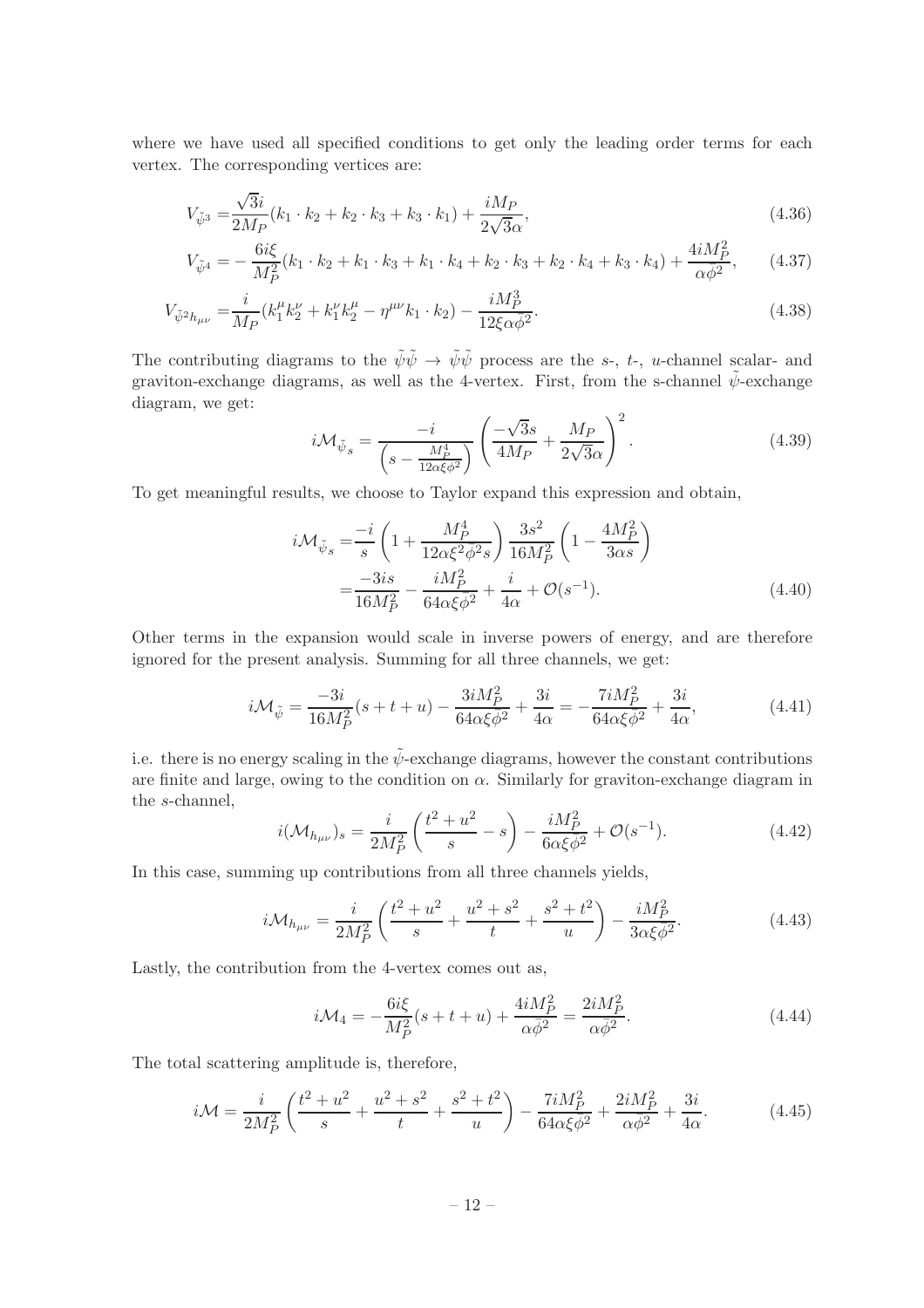It was abundantly clear from the start that the form of the scattering amplitude would be different from [\(4.27\)](#page-10-1). The result that we expected has therefore been offset by some large, finite corrections, especially the last term. Note that there are three terms in the expression that would blow up as  $\alpha \to 0$ , meaning unitarity violations as we recover the generic Higgs' inflation model from [\(3.1\)](#page-3-1). This, however, is not the case, as we shall see soon. The Jordan frame energies can be extracted using the relation,

<span id="page-13-1"></span>
$$
\tilde{E} = \frac{E}{\sqrt{f'}} \approx \frac{M_P}{\sqrt{\xi}E} = \frac{M_P}{\sqrt{\xi}}.
$$
\n(4.46)

The total scattering amplitude is, thus, given by,

$$
i\mathcal{M} \approx -\frac{i}{\xi} \frac{(3+\cos^2\theta)^2}{(1-\cos^2\theta)} - \frac{85}{192} \frac{iM_P^2}{\alpha\xi\bar{\phi}^2} + \frac{2iM_P^2}{\alpha\bar{\phi}^2} + \frac{3i}{4\alpha}.\tag{4.47}
$$

The first term is an expected result. The other terms, however, are finite constant shifts in the amplitude, with the latter two being large enough to cause scaling-independent violations.

#### Special Case

Under the condition that  $\alpha \to 0$  fast enough that the conditions on  $\xi$ ,  $\bar{\phi}$  and E are unable to compensate for it, we would again have  $m^2 \gg \Box$  and the eigenvalues of the (kinetic + mass) matrix would revert to  $(4.17)$ .

The Lagrangian, too, retains the same expansion that we got in  $(4.18)$ , meaning the same vertex factors [\(4.19\)](#page-10-2) and total scattering amplitude [\(4.27\)](#page-10-1) as well. Note, however, that the relation between Jordan and Einstein frame energies is now as given in [\(4.46\)](#page-13-1). Therefore, the expression in  $(4.30)$  is modified to,

$$
i\mathcal{M} = -\frac{i}{\xi} \frac{(3 + \cos^2 \theta)^2}{(1 - \cos^2 \theta)} - 16 \frac{i\alpha \bar{\phi}^2 (3 + \cos^2 \theta)^2}{\xi M_P^2}.
$$
 (4.48)

It is clear that even in this specific case, though the first term matches [\(4.31\)](#page-11-4) perfectly, the second term does not, unless we take the limit  $\bar{\phi} \rightarrow E$ . This case is completely scaling invariant and produces no violations, whatsoever.

Note that this expression is a highly special case that is not expected to be general in any form. It was only calculated to show that the analysis presented by [\[3\]](#page-19-2) might have worked for this complicated case as well, but doesn't unless we take certain limits.

#### <span id="page-13-0"></span>4.2 Small Background

This limit approximates the electroweak vacuum. Here,

$$
\bar{\phi} \ll \frac{M_P}{\sqrt{\xi}} \implies \bar{G} \sim 1. \tag{4.49}
$$

For this case,  $\xi$  could also assume values less than 1, however, with that the condition on inflaton background is modified to be  $\bar{\phi} \ll M_P$ . We have two energy limits to work with in this case too:  $E \ll \bar{\phi}$  and  $E \gg \bar{\phi}$ . The latter is beneficial to us since we can actually get a grasp of violation scales in this limit whilst also simplifying the relation between the Jordan and Einstein frame energies. In this limit, however, we get dangerously close to  $M_P$ , implying that there is a very small window where we could actually work and draw relevant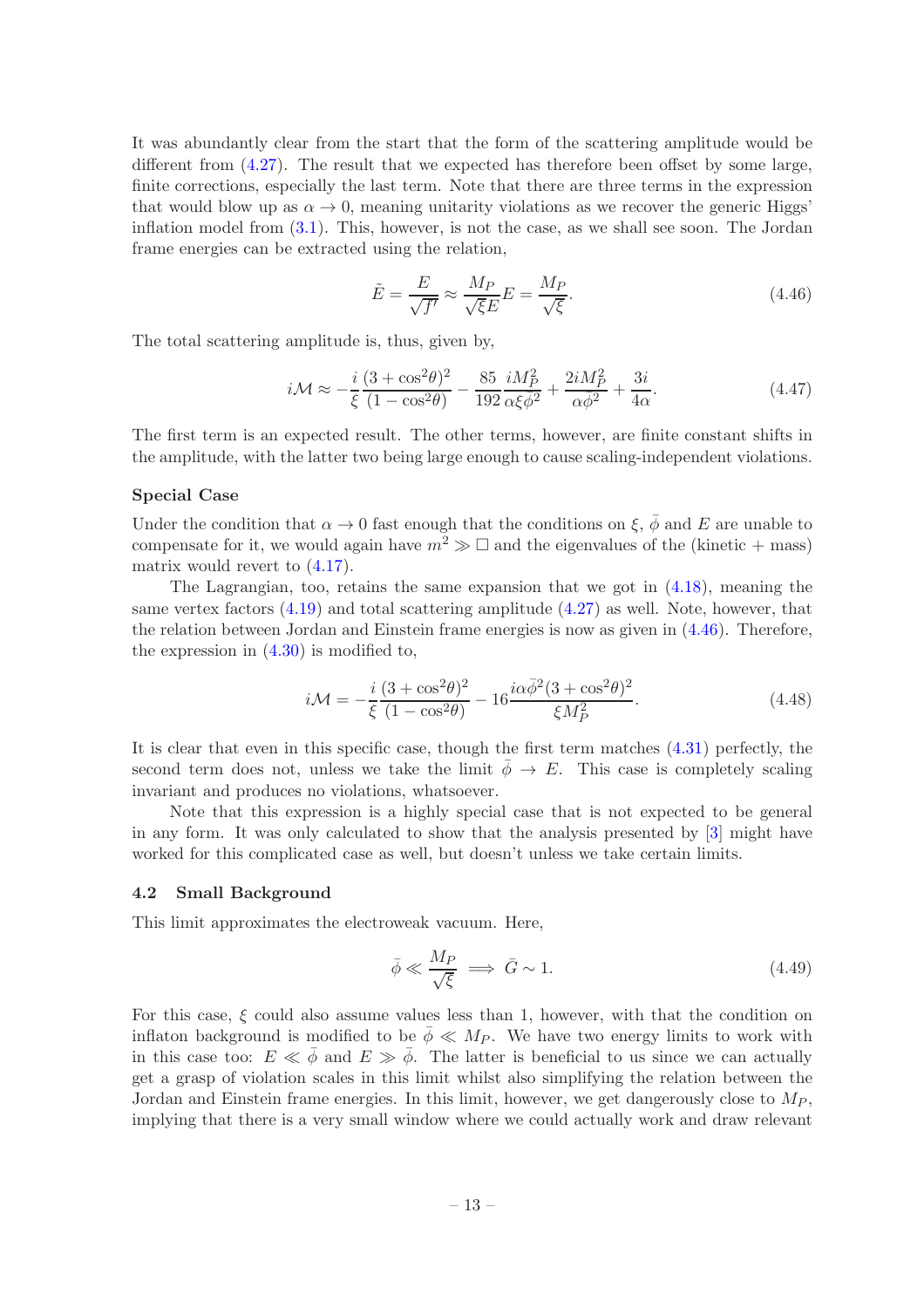conclusions regarding the ultraviolet behaviour of the theory. For these reasons we drop this limit entirely and instead focus solely on  $\xi \gg 1$ , for which we have:

$$
\bar{G} \sim 1 \implies x^2 \to \frac{\xi \bar{\phi}^2}{M_P^2} \ll 1 \implies \frac{\xi^2 \bar{\phi}^2}{M_P^2} \sim 1 \implies b \to \sqrt{\frac{\frac{6\xi^2 \bar{\phi}^2}{M_P^2}}{1 + \frac{6\xi^2 \bar{\phi}^2}{M_P^2}}}.
$$
(4.50)

In this limit, again due to the condition on  $\alpha$ , we recover the same eigenvalues as [\(4.17\)](#page-9-4), ignoring the off-diagonal terms in [\(4.11\)](#page-8-1). Also, we can work with the background condition  $\bar{\phi} \ll \frac{M_P}{\sqrt{\xi}}$  now that  $\xi \gg 1$ . The relevant terms of the Lagrangian for this case are,

<span id="page-14-2"></span>
$$
\mathcal{L} = -\frac{1}{2}\partial_{\mu}\psi\partial^{\mu}\psi - \frac{1}{2}\partial_{\mu}\rho\partial^{\mu}\rho - \frac{M_{P}^{2}}{6\alpha}\rho^{2} + \frac{1}{\left(1 + 6\xi x^{2}\right)^{3/2}}\frac{6\xi^{2}\bar{\phi}}{M_{P}^{2}}\psi\partial_{\mu}\psi\partial^{\mu}\psi
$$

$$
-\frac{1}{\left(1 + 6\xi x^{2}\right)}\frac{\sqrt{6}\xi}{M_{P}}\psi\partial_{\mu}\psi\partial^{\mu}\rho + \frac{1}{\left(1 + 6\xi x^{2}\right)}\frac{\kappa}{2}\left(h^{\mu\nu} - \frac{1}{2}\eta^{\mu\nu}h\right)\partial_{\mu}\psi\partial_{\nu}\psi
$$

$$
-\frac{1}{\left(1 + 6\xi x^{2}\right)^{2}}\frac{3\xi^{2}}{M_{P}^{2}}\psi^{2}\partial_{\mu}\psi\partial^{\mu}\psi.
$$
(4.51)

Following the procedure outlined in the previous sections, it is straightforward to arrive at the following form for the scattering amplitude:

$$
i\mathcal{M} = \frac{i}{2M_P^2 \left(1 + 6\xi x^2\right)^2} \left(\frac{t^2 + u^2}{s} + \frac{u^2 + s^2}{t} + \frac{s^2 + t^2}{u}\right) + \frac{18i\alpha\xi^2}{M_P^4 \left(1 + 6\xi x^2\right)^2} (s^2 + t^2 + u^2).
$$
\n(4.52)

Here, working in two separate regimes w.r.t. the inflaton background doesn't make sense since it is far below even the naive violation scales of the theory. We shall instead choose to work around  $\frac{M_P}{\sqrt{\xi}}$  since it would greatly simplify  $f'$ .

• 
$$
E \ll \frac{M_P}{\sqrt{\xi}}
$$
:

For this case,  $f'$  is simply 1, and  $\tilde{E} \approx E$ . The scattering amplitude, therefore, is simply,

<span id="page-14-0"></span>
$$
i\mathcal{M} = -\frac{iE^2}{M_P^2 \left(1 + \frac{6\xi^2 \bar{\phi}^2}{M_P^2}\right)^2} \frac{(3 + \cos^2\theta)^2}{(1 - \cos^2\theta)} + 144 \frac{i\alpha \xi^2 (3 + \cos^2\theta)^2}{M_P^4 \left(1 + \frac{6\xi^2 \bar{\phi}^2}{M_P^2}\right)^2} E^4. \tag{4.53}
$$

 $\bullet\; E \gg \frac{M_P}{\sqrt{\xi}}$ :

For this case,  $f' \approx \frac{\xi E^2}{M_P^2}$  $\frac{\xi E^2}{M_P^2}$ , and  $\tilde{E} \approx \frac{M_P}{\sqrt{\xi}}$ . The scattering amplitude, therefore, is simply,

<span id="page-14-1"></span>
$$
i\mathcal{M} = -\frac{i}{\xi \left(1 + \frac{6\xi^2 \bar{\phi}^2}{M_P^2}\right)^2} \frac{(3 + \cos^2\theta)^2}{(1 - \cos^2\theta)} + 144 \frac{i\alpha(3 + \cos^2\theta)^2}{\left(1 + \frac{6\xi^2 \bar{\phi}^2}{M_P^2}\right)^2}.
$$
(4.54)

We notice that as we go beyond the threshold energy, the amplitude becomes a small constant, due to  $\xi \gg 1$  and  $\alpha \ll 1$ . In fact, as we take  $E \sim \frac{M_P}{\sqrt{\xi}}$  in [\(4.53\)](#page-14-0), we recover [\(4.54\)](#page-14-1). This implies that the amplitude approaches a constant value and then maintains that value well beyond the threshold too. Also, the choice of reference scale  $\frac{M_P}{\sqrt{\xi}}$  helped explicitly show how the scattering amplitude stabilizes around this value.

The result is in agreement with the claims made in [\[3\]](#page-19-2) that unitarity violation scales guessed using dimension counting are indeed naive and that tree-level violations are curbed well-below the Planck scale.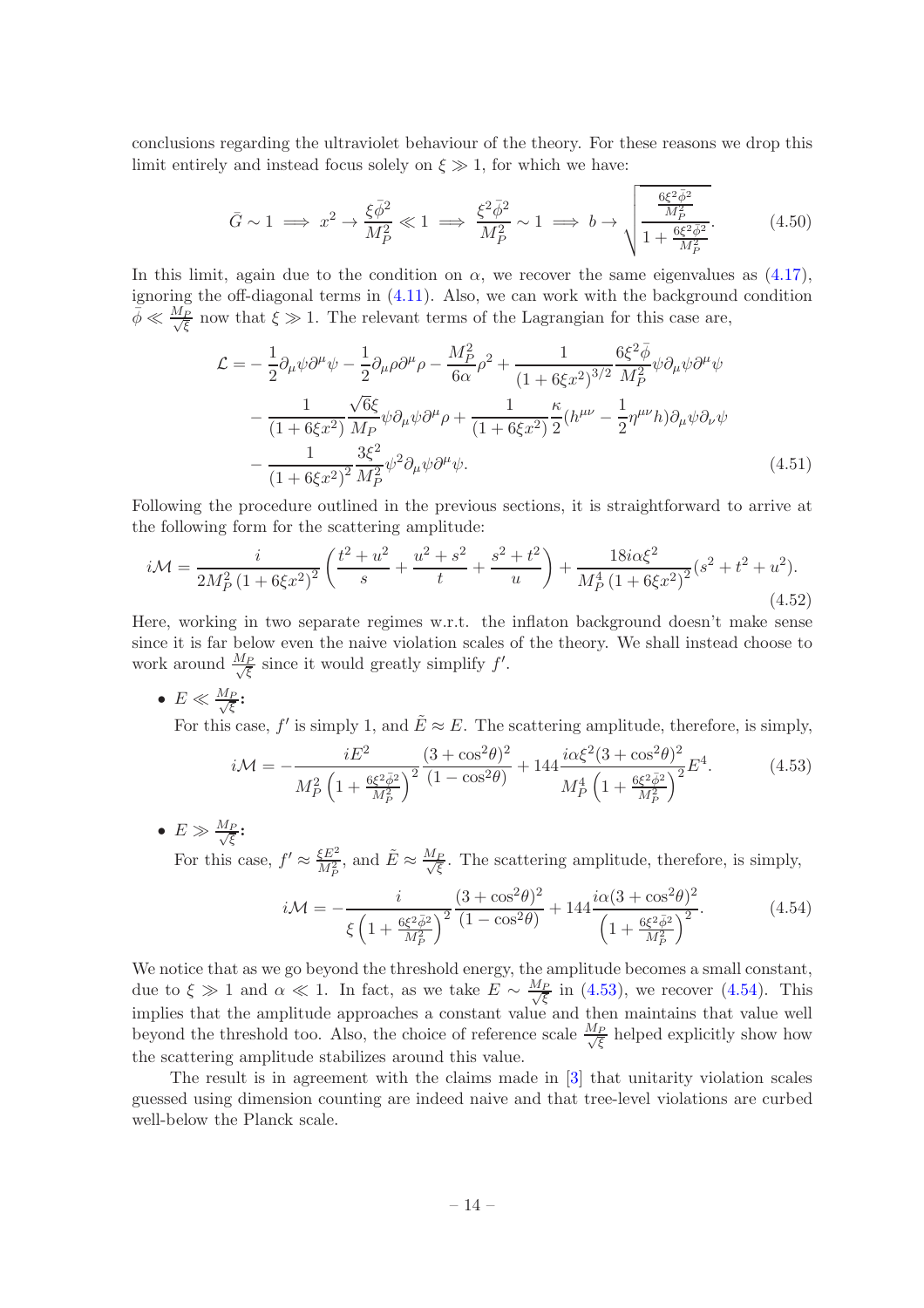# <span id="page-15-0"></span>5 Palatini Formulation

Now moving to Palatini formalism with a torsion-free spacetime, following the Weyl transformation,  $(3.6)$  becomes:

<span id="page-15-1"></span>
$$
S = \int d^4x \sqrt{-g} \left[ \frac{1}{2} M_P^2 R - \frac{1}{2} \left( \frac{\partial_\mu \phi \partial^\mu \phi}{f'(\chi, \phi)} \right) - \frac{W(\chi, \phi)}{f'^2(\chi, \phi)} \right]. \tag{5.1}
$$

Varying this action w.r.t.  $\chi^2$ , we obtain the following constraint equation:

<span id="page-15-3"></span>
$$
f'(\chi,\phi) = \frac{M_P^4 G(\phi)}{M_P^4 - \alpha \partial_\mu \phi \partial^\mu \phi}.
$$
\n(5.2)

Using this, we can go ahead and eliminate  $\chi$  from the action and rewrite it as:

<span id="page-15-2"></span>
$$
S = \int d^4x \sqrt{-g} \left[ \frac{1}{2} M_P^2 R - \frac{1}{2G(\phi)} \partial_\mu \phi \partial^\mu \phi + \frac{\alpha}{4M_P^2 G(\phi)} (\partial_\mu \phi \partial^\mu \phi)^2 \right].
$$
 (5.3)

At this point, an inquisitive reader may question why we chose to eliminate  $\chi$ . The reason for doing that is, again, because of the absence of a kinetic term for field  $\chi$ . Due to that, even though there is some  $\alpha$  dependence in the second term of the action, it is of no actual use to us at the present stage since it is always accompanied by the non-propagating  $\chi$ .

We can now go ahead and expand the action perturbatively and find the relevant propagators and vertices. The first term is again the Einstein-Hilbert action that we have already expanded in [\(4.2\)](#page-6-0) and found the corresponding propagator for in [\(4.3\)](#page-6-2). Similarly, doing the perturbative expansion for the remaining terms of the action [\(5.1\)](#page-15-1),

$$
\mathcal{L}_{2} = \sqrt{-g} \left[ -\frac{1}{2G(\phi)} \partial_{\mu} \phi \partial^{\mu} \phi \right]
$$
\n
$$
= -\frac{1}{2\overline{G}} \partial_{\mu} \varphi \partial^{\mu} \varphi + \frac{\xi \bar{\phi}}{M_{P}^{2} \overline{G}^{2}} \varphi \partial_{\mu} \varphi \partial^{\nu} \varphi + \frac{\kappa}{2\overline{G}} (h^{\mu\nu} - \frac{1}{2} \eta^{\mu\nu} h) \partial_{\mu} \varphi \partial_{\nu} \varphi
$$
\n
$$
+ \frac{\xi \bar{\phi}}{2M_{P}^{2} \overline{G}^{2}} \left( \frac{1}{\overline{G}} - 3x^{2} \right) \varphi^{2} \partial_{\mu} \varphi \partial^{\mu} \varphi,
$$
\n
$$
\mathcal{L}_{3} = \sqrt{-g} \left[ \frac{\alpha}{4M_{P}^{2} G(\phi)} (\partial_{\mu} \phi \partial^{\mu} \phi)^{2} \right]
$$
\n(5.4)

$$
=\frac{\alpha}{4M_P^4 \bar{G}} \partial_\mu \varphi \partial^\mu \varphi \partial_\nu \varphi \partial^\nu \varphi.
$$
\n(5.5)

We again restate the fact that we are only listing the terms that would be relevant to us for tree-level scattering amplitude computations. Now, the kinetic term of scalar field can be brought to its canonical form using the following transformation:

$$
\varphi \to \sqrt{\bar{G}}\phi',\tag{5.6}
$$

which consequently redefines the corresponding vertices involving the scalar field. The perturbative Lagrangian, excluding purely gravity terms, correspondingly becomes,

$$
\mathcal{L} = -\frac{1}{2} \partial_{\mu} \phi' \partial^{\mu} \phi' + \frac{\sqrt{\xi}x}{M_P} \phi' \partial_{\mu} \phi' \partial^{\mu} \phi' + \frac{\xi}{2M_P^2} \left( \frac{1}{\bar{G}} - 3x^2 \right) \phi'^2 \partial_{\mu} \phi' \partial^{\mu} \phi' + \frac{\alpha \bar{G}}{4M_P^4} \partial_{\mu} \phi' \partial^{\mu} \phi' \partial_{\nu} \phi' \partial^{\nu} \phi' + \frac{\kappa}{2} (h^{\mu\nu} - \frac{1}{2} \eta^{\mu\nu} h) \partial_{\mu} \phi' \partial_{\nu} \phi'.
$$
 (5.7)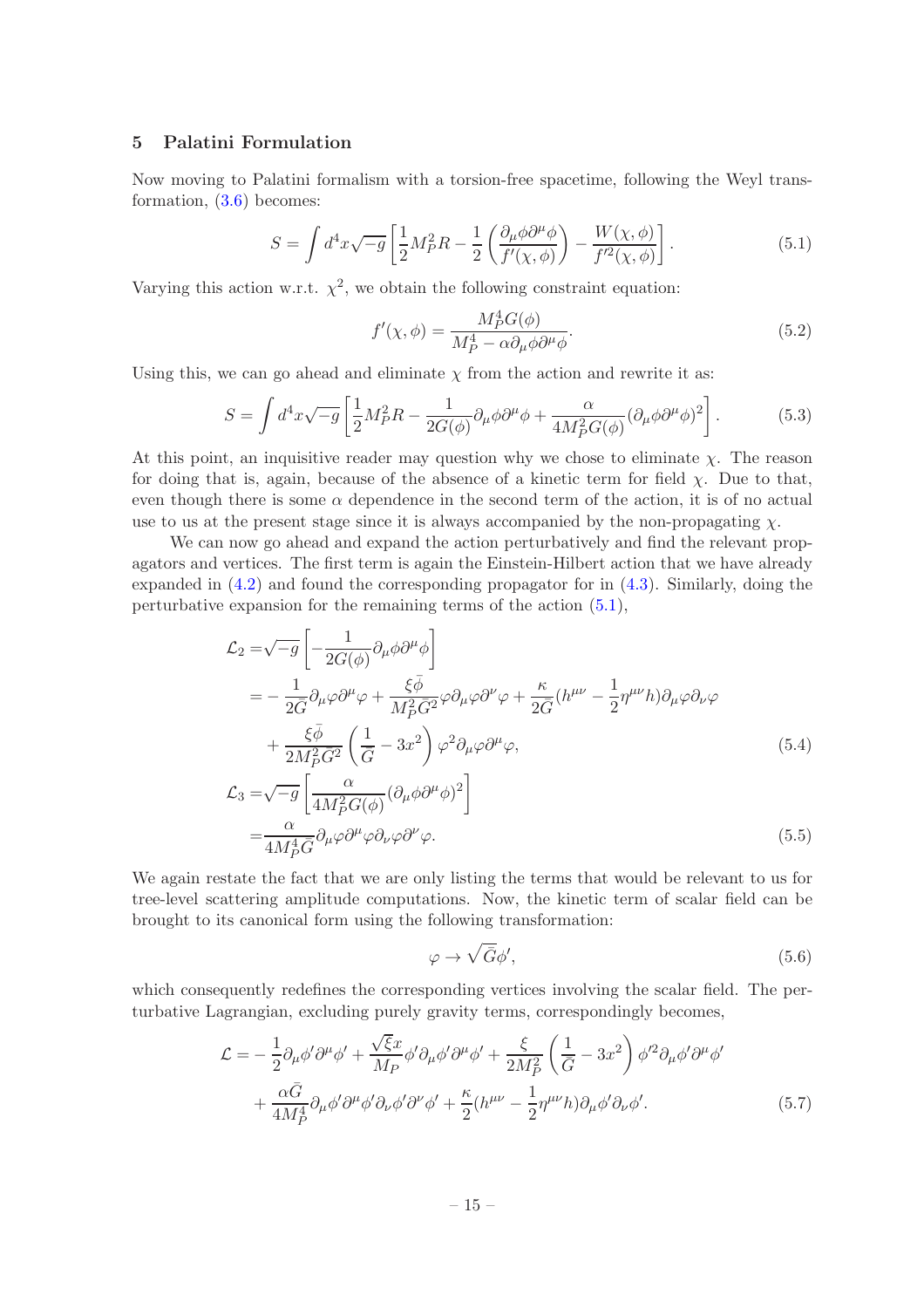Note that all information about the Starobinsky term and its scalar coupling is present in the fourth term of the Lagrangian, which represents a correction to the 4-vertex. The calculation from this point seems pretty straightforward. The vertex factors in momentum space then become:

$$
V_{\phi'^3} = \frac{2i\sqrt{\xi}x}{M_P}(k_1 \cdot k_2 + k_2 \cdot k_3 + k_3 \cdot k_1),\tag{5.8}
$$

$$
V_{\phi'^4} = \frac{2i\xi}{M_P^2} \left(\frac{1}{\bar{G}} - 3x^2\right) \left(k_1 \cdot k_2 + k_1 \cdot k_3 + k_1 \cdot k_4 + k_2 \cdot k_3 + k_2 \cdot k_4 + k_3 \cdot k_4\right)
$$
  
+ 
$$
\frac{2i\alpha\bar{G}}{[k_1 \cdot k_2] [k_3 \cdot k_4] + [k_1 \cdot k_3] [k_2 \cdot k_4] + [k_3 \cdot k_4] [k_3 \cdot k_4] [k_2 \cdot k_5] [k_4 \cdot k_5] [k_5 \cdot k_6] + [k_4 \cdot k_4] [k_4 \cdot k_5] [k_5 \cdot k_6] [k_5 \cdot k_6] + [k_5 \cdot k_4] [k_5 \cdot k_6] [k_6 \cdot k_7] [k_7 \cdot k_6] + [k_6 \cdot k_4] [k_7 \cdot k_6] [k_7 \cdot k_7] [k_8 \cdot k_8] + [k_7 \cdot k_4] [k_8 \cdot k_9] [k_9 \cdot k_9] [k_9 \cdot k_9] + [k_8 \cdot k_5] [k_9 \cdot k_9] [k_9 \cdot k_9] [k_9 \cdot k_9] [k_9 \cdot k_9] + [k_9 \cdot k_9] [k_9 \cdot k_9] [k_9 \cdot k_9] [k_9 \cdot k_9] [k_9 \cdot k_9] + [k_9 \cdot k_9] [k_9 \cdot k_9] [k_9 \cdot k_9] [k_9 \cdot k_9] [k_9 \cdot k_9] + [k_9 \cdot k_9] [k_9 \cdot k_9] [k_9 \cdot k_9] [k_9 \cdot k_9] [k_9 \cdot k_9] [k_9 \cdot k_9] [k_9 \cdot k_9] [k_9 \cdot k_9] [k_9 \cdot k_9] [k_9 \cdot k_9] [k_9 \cdot k_9] [k_9 \cdot k_9] [k_9 \cdot k_9] [k_9 \cdot k_9] [k_9 \cdot k_9] [k_9 \cdot k_9] [k_9 \cdot k_9] [k_9 \cdot k_9] [k_9 \cdot k_9] [k_9 \cdot k_9] [k_9 \cdot k_9] [k_9 \cdot k_9] [k_9 \cdot k
$$

$$
+\frac{2k\pi}{M_P^4}[(k_1 \cdot k_2)(k_3 \cdot k_4) + (k_1 \cdot k_3)(k_2 \cdot k_4) + (k_1 \cdot k_4)(k_2 \cdot k_3)],\tag{5.9}
$$

$$
V_{\phi^{\prime 2}h_{\mu\nu}} = \frac{i}{M_P} (k_1^{\mu} k_2^{\nu} + k_1^{\nu} k_2^{\mu} - \eta^{\mu\nu} k_1 \cdot k_2), \tag{5.10}
$$

where all momenta are directed towards the vertex. Now that we have the vertices, we can calculate the scattering amplitude for the process  $\phi' \phi' \rightarrow \phi' \phi'$ . It is straightforward to see that the tree-level diagrams that contribute to this process are:  $\phi'^4$ -vertex,  $\phi'$ -exchange and  $h_{\mu\nu}$ -exchange diagrams in s-, t-, and u-channels. We see again that since the scalar field is massless, the s-, t-, u-channel diagrams involving  $\phi'$ -exchange cancel out (owing to the identity:  $s+t+u = \sum m_{\phi'} = 0$ . The relevant information is present only in the 4-vertex and graviton-exchange diagrams. For the 4-vertex,

$$
i\mathcal{M}_4 = \frac{2i\xi}{M_P^2} \left(\frac{1}{\bar{G}} - 3x^2\right) (s+t+u) + \frac{i\alpha \bar{G}}{2M_P^4} (s^2 + t^2 + u^2) = \frac{i\alpha \bar{G}}{2M_P^4} (s^2 + t^2 + u^2). \tag{5.11}
$$

Similary, we can compute the contribution from the s-channel graviton exchange diagram as,

$$
i(\mathcal{M}_{h_{\mu\nu}})_s = \frac{i}{2M_P^2} \left( \frac{t^2 + u^2}{s} - s \right). \tag{5.12}
$$

The full amplitude can be obtained by adding contributions from all four diagrams,

$$
i\mathcal{M} = \frac{i}{2M_P^2} \left( \frac{t^2 + u^2}{s} + \frac{u^2 + s^2}{t} + \frac{s^2 + t^2}{u} \right) + \frac{i\alpha \bar{G}}{2M_P^4} (s^2 + t^2 + u^2),\tag{5.13}
$$

where we have again used the identity  $s + t + u = \sum m_{\phi'} = 0$ .

From  $(5.3)$ , since the kinetic term now has a factor  $G(\phi)$  instead of  $f'(\chi,\phi)$ , due to its elimination using equations of motion. Now, we can work in different regimes of inflaton background to determine the unitarity violation scales as per the work of  $[1, 3, 4]$  $[1, 3, 4]$  $[1, 3, 4]$  $[1, 3, 4]$  $[1, 3, 4]$ .

# <span id="page-16-0"></span>5.1 Large Background

For large background  $\bar{\phi} \gg \frac{M_P}{\sqrt{\xi}}$ , we have  $\bar{G} \sim \frac{\xi \bar{\phi}^2}{M_P^2}$  $\frac{\xi \varphi}{M_P^2} \gg 1$ . In this limit,  $\xi$  can only be  $\gg 1$ .

•  $E \ll \bar{\phi}$ :

This was the limit originally considered in [\[3](#page-19-2)]. Here, Jordan frame energies can be obtained by the relation,

$$
\tilde{E} = \frac{E}{\sqrt{G}} \approx \frac{M_P}{\sqrt{\xi}\bar{\phi}}E,\tag{5.14}
$$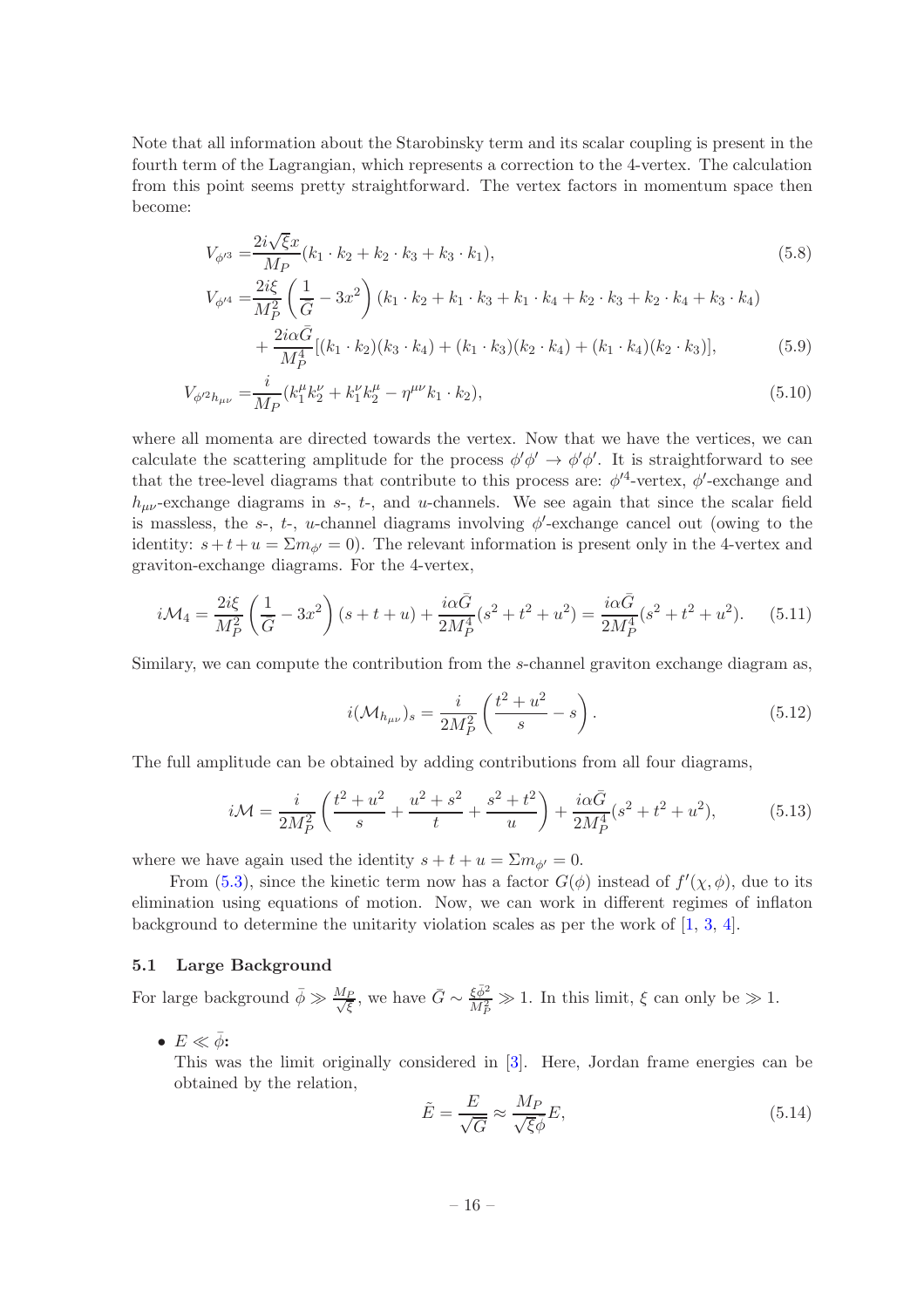and the scattering amplitude becomes,

$$
i\mathcal{M} \approx -\frac{iE^2}{\xi\bar{\phi}^2} \frac{(3+\cos^2\theta)^2}{(1-\cos^2\theta)} + \frac{4i\alpha(3+\cos^2\theta)^2}{\xi\bar{\phi}^2 M_P^2} E^4.
$$
 (5.15)

Now, as we take the limit  $\bar{\phi} \to E$ , we see that the first term obviously becomes a small constant, a trend that we expect to continue up to the Planck scale. The second term is negligible even without the condition  $\alpha \ll 1$ . This can be explicitly as we increase the dynamical energy beyond the inflaton background next.

•  $E \ll \bar{\phi}$ :

In this limit, the relation between the energies of two frames changes to become,

$$
\tilde{E} = \frac{E}{\sqrt{G}} \approx \frac{M_P}{\sqrt{\xi}E} E = \frac{M_P}{\sqrt{\xi}},\tag{5.16}
$$

where we have again approximated  $\langle \varphi \rangle \sim E$ . The scattering amplitude for this case assumes a constant value:

$$
i\mathcal{M} \approx -\frac{i}{\xi} \frac{(3 + \cos^2 \theta)^2}{(1 - \cos^2 \theta)} + \frac{4i\alpha \bar{\phi}^2 (3 + \cos^2 \theta)^2}{\xi M_P^2}.
$$
 (5.17)

The large background condition is insufficient to offset the effects due to  $\xi$  and  $\alpha$ , rendering the second term negligible again, while the first term is, as mentioned earlier, small due to large  $\xi$ . There are, therefore, no unitarity violations in this limit.

# <span id="page-17-0"></span>5.2 Small Background

For small background  $\bar{\phi} \ll \frac{M_P}{\sqrt{\xi}}$ , we have to look at different energy regimes separately to determine the value of G in each regime. As mentioned earlier in the text, we can't use  $\frac{M_F}{\sqrt{\xi}}$ as the reference scale in this case and instead redefine the inflaton background condition as  $\bar{\phi} \ll M_P$ . For reasons already pointed out in Sec. [4.2,](#page-13-0) the limit  $\xi \leq 1$  is too limited to give us any relevant information. Instead, we move forward assuming  $\xi \gg 1$ .

Instead of performing calculations for energies relative to the small background, we shall work far above  $\bar{\phi}$  and instead use  $\frac{M_P}{\sqrt{\xi}}$  to define the two regimes. This scale was chosen specifically since it can help simplify  $G$  in both the limits.

 $\bullet\; E \ll \frac{M_P}{\sqrt{\xi}}$  :

In this case, it is straightforward to see that provided  $\phi \sim E, G \sim 1$  and  $\tilde{E} \approx E$ , implying:

<span id="page-17-1"></span>
$$
i\mathcal{M} \approx -\frac{iE^2}{M_P^2} \frac{(3 + \cos^2 \theta)^2}{(1 - \cos^2 \theta)} + \frac{4i\alpha (3 + \cos^2 \theta)^2}{M_P^4} E^4.
$$
 (5.18)

 $\bullet\; E \gg \frac{M_P}{\sqrt{\xi}}$  :

For this case,  $G \sim \frac{\xi \varphi^2}{M_P^2}$  $\frac{37}{M_P^2} \sim$ ξ $E^2$  $\frac{\xi E^2}{M_P^2}$ , and  $\tilde{E} \approx \frac{M_P}{\sqrt{\xi}}$ . Therefore,

<span id="page-17-2"></span>
$$
i\mathcal{M} \approx -\frac{i}{\xi} \frac{(3 + \cos^2 \theta)^2}{(1 - \cos^2 \theta)} + \frac{4i\alpha (3 + \cos^2 \theta)^2}{\xi^2}.
$$
 (5.19)

It is clear from [\(5.18\)](#page-17-1) that as we take the limit  $E \to \frac{M_P}{\sqrt{\xi}}$ , the expression assumes the form in [\(5.19\)](#page-17-2). The scattering amplitude, therefore, approaches a small constant value and remains so even as we increase the energy.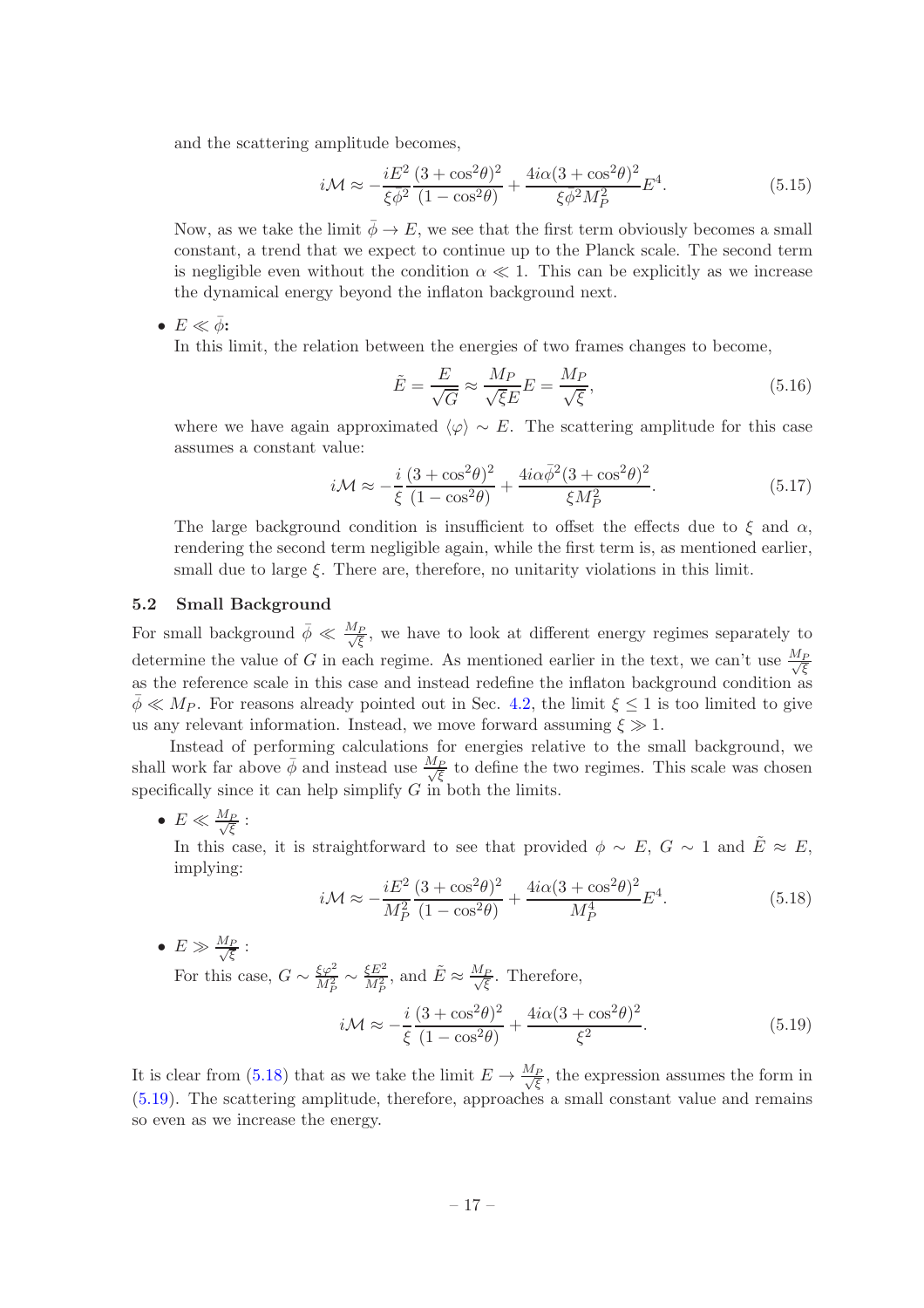## <span id="page-18-0"></span>6 Discussion and Conclusions

In this work, we have calculated the tree-level scattering amplitude for a 2-scalar  $\rightarrow$  2-scalar process for a Higgs'-Starobinsky inflation model with a modification involving a nonminimal coupling between the  $R^2$  term and the scalar field  $(3.1)$ . It is essentially an extension of the work performed in [\[3\]](#page-19-2) where the author shows explicitly for Higgs' inflation models in Palatini formulation how the dimension counting methods to estimate unitarity violation scales are flawed. The formalism that they use is outlined in detail in Sec. [2.](#page-2-0) This calculation was extended to the metric formulation in [\[1](#page-19-0)], followed by a generalization of the scale of the inflaton background in  $[4]$ . Through the scattering amplitude, we've tried to study the scaling of the theory along with possible unitarity violations for our model in both metric and Palatini formulations.

We realize early on that the calculations cannot be performed directly in the Jordan frame itself. This is due to the presence of the higher derivative gravity term, because of which the kinetic matrix of the system is no longer 'properly' diagonalizable. So, we introduce an auxiliary scalar to the theory that would replace the  $R^2$ -term. But, we again hit a roadblock because, in the Jordan frame [\(3.6\)](#page-5-1), there was a complete lack of any relevant information that we could gain from the Starobinsky correction. To overcome this, we performed a Weyl transformation and moved to the Einstein frame for the remainder of our calculations, where we had to consider the metric (Section [4\)](#page-5-0) and Palatini (Section [5\)](#page-15-0) cases separately due to the difference in how the Ricci scalar transforms in each. Given how it has been explicitly shown that the scattering amplitudes are identical in Jordan and Einstein frames in [\[1](#page-19-0)], moving to the Einstein frame is expected to yield the same results.

Discussing the metric case first, we encounter a kinetic mixing between the two scalars (Higgs' field and auxiliary field), where one of them was massive [\(4.10\)](#page-8-0). This made canonicalization a tad difficult and we had to resort to diagonalizing a (kinetic  $+$  mass) matrix [\(4.11\)](#page-8-1). But the diagonalization was not straightforward, so we had to resort to various limits of inflaton background  $\phi$ , scalar coupling parameter  $\xi$ , and dynamical energy E. Since this is a modified Higgs' coupled Starobinsky model, we can no longer immediately assume that  $\xi \gg 1$ . This was explicitly shown to be the case in [\[2](#page-19-1)]. Almost all scattering amplitudes obtained in this case were of a standard form, with the only difference being in their coefficients. The results obtained in this case appear to comply with the formalism laid down in [\[3](#page-19-2)].

One peculiar case was Sec. [4.1.2](#page-11-0) where  $\alpha$  dependent terms in the scattering amplitude completely changed form depending on its magnitude compared to  $\xi$ ,  $\phi$  and E. For sufficiently small  $\alpha$ , the eigenvalues of the (kinetic + mass) matrix remained the same as those obtained in the other cases in the metric formulation: as seen in  $(4.17)$ . The situation changed completely when  $\alpha$  was 'not quite small'. In this case, the eigenvalues became [\(4.32\)](#page-11-3) and the  $\alpha$ -dependent terms, in particular, appeared in completely different form factors in the scattering amplitude, which now violated unitarity due to scaling independent terms. This helped place an empirical upper bound on the magnitude of the Starobinsky term (determined by  $\alpha$ ) in the Jordan frame action [\(3.1\)](#page-3-1) below which the theory remains unitary and in agreement with [\[3\]](#page-19-2).

The Palatini approach, due to a straightforward Weyl transformation [\(5.1\)](#page-15-1), was much easier to deal with as compared to the metric case. Due to the absence of the extra term, we faced no issues like mass terms or kinetic mixing between the two scalars. The auxiliary scalar, however, turned out to be non-propagating and had to be subsequently substituted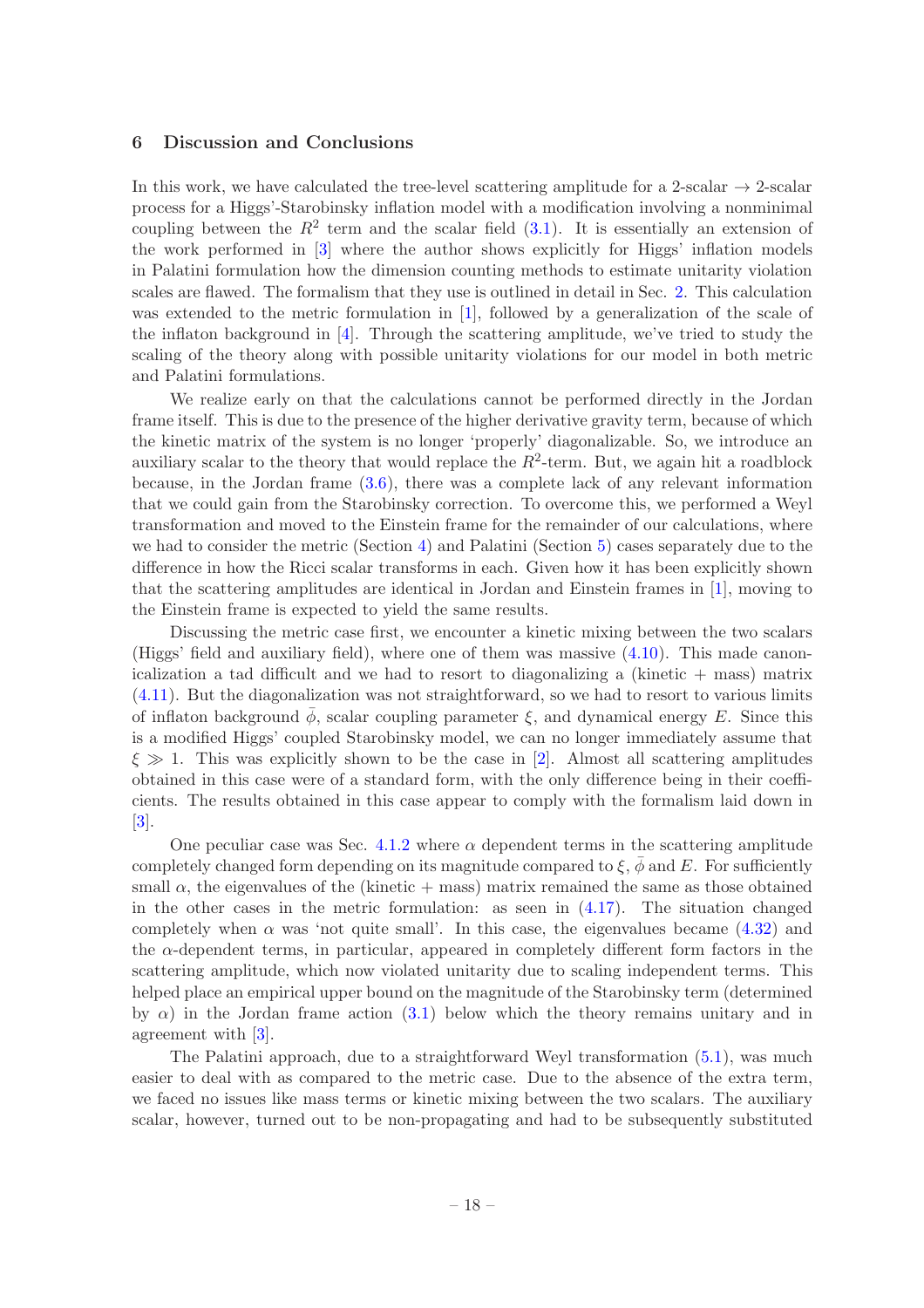by a higher derivative term involving the Higgs' field obtained using the equation of motion [\(5.2\)](#page-15-3). This helped us obtain the form in [\(5.3\)](#page-15-2) where we could again perform the analysis along the same lines as the metric case.

It must be noted that in both metric and Palatini cases, for small inflaton background, we used  $\frac{M_P}{\sqrt{\xi}}$  as the reference scale instead of  $\bar{\phi}$ . This choice was deliberate. For the Palatini formulation, this choice could be justified by claiming that it was the naive unitarity violation scale so it makes sense to analyze how the scattering amplitude stabilizes as it approaches that scale. For the metric formulation, however, the naive violation scales can be observed directly from  $(4.51)$  and are seen to be completely different. We stress again that instead of working about naive scales, we explicitly chose  $\frac{M_P}{\sqrt{\xi}}$  as the reference scale throughout the paper because of how it simplifies the relation between Jordan and Einstein frame energies, as can be seen from the expansions in  $(4.28)$  and  $(4.46)$ .

We, thereby, conclude that the Higgs'-Starobinsky coupling is expected to preserve treelevel unitarity up to the Planck scale, as the scattering amplitudes attain a small constant value as they approach the scale  $\frac{M_P}{\sqrt{\xi}}$  as a consequence of the coupling in the theory. We also conclude that small values of  $\xi$  do not provide a consistent analysis of the issue. Since the Higgs'-Starobinsky coupled model works with a negligible  $\alpha$ , as concluded in [\[2\]](#page-19-1), it makes sense that as we take the limit  $\alpha \to 0$  and recover Higgs' inflation models, the large value of  $\xi$  remains in agreement among the two models. The Higgs'-Starobinsky coupling is, thus, a consistent addition and introduces no unitarity violations to the picture.

# Acknowledgement

Some part of the calculations in this paper have been carried out in MATHEMATICA using the xAct packages xTensor [\[47](#page-21-16)] and xPert [\[48\]](#page-21-17). This work is partially supported by DST (Govt. of India) Grant No. SERB/PHY/2021057.

## References

- <span id="page-19-0"></span>[1] Ignatios Antoniadis, Anthony Guillen, and Kyriakos Tamvakis. Ultraviolet behaviour of higgs inflation models. *Journal of High Energy Physics*, 2021, 2021. ISSN 10298479. doi: 10.1007/JHEP08(2021)018.
- <span id="page-19-1"></span>[2] Jose Mathew, Joseph P. Johnson, and S. Shankaranarayanan. Inflation with  $f(R, \phi)$  in Jordan frame. *Gen. Rel. Grav.*, 50(7):90, 2018. doi: 10.1007/s10714-018-2410-4.
- <span id="page-19-2"></span>[3] J. McDonald. Does palatini higgs inflation conserve unitarity? *Journal of Cosmology and Astroparticle Physics*, 2021(04):069, apr 2021. doi: 10.1088/1475-7516/2021/04/069. URL <https://doi.org/10.1088/1475-7516/2021/04/069>.
- <span id="page-19-3"></span>[4] Ignatios Antoniadis, Anthony Guillen, and Kyriakos Tamvakis. Addendum to" ultraviolet behaviour of higgs inflation models". *arXiv preprint arXiv:2203.10040*, 2022.
- <span id="page-19-4"></span>[5] Robert H. Brandenberger, H. Feldman, Viatcheslav F. Mukhanov, and T. Prokopec. Gauge invariant cosmological perturbations: Theory and applications. In *The Origin of Structure in the Universe*, 4 1992.
- [6] Robert H. Brandenberger, H. Feldman, and Viatcheslav F. Mukhanov. Gauge invariant cosmological perturbations. In *International Conference on Gravitation and Cosmology*, 1 1992.
- [7] Robert H. Brandenberger, H. Feldman, and Viatcheslav F. Mukhanov. Classical and quantum theory of perturbations in inflationary universe models. In *37th Yamada Conference: Evolution of the Universe and its Observational Quest*, pages 19–30, 7 1993.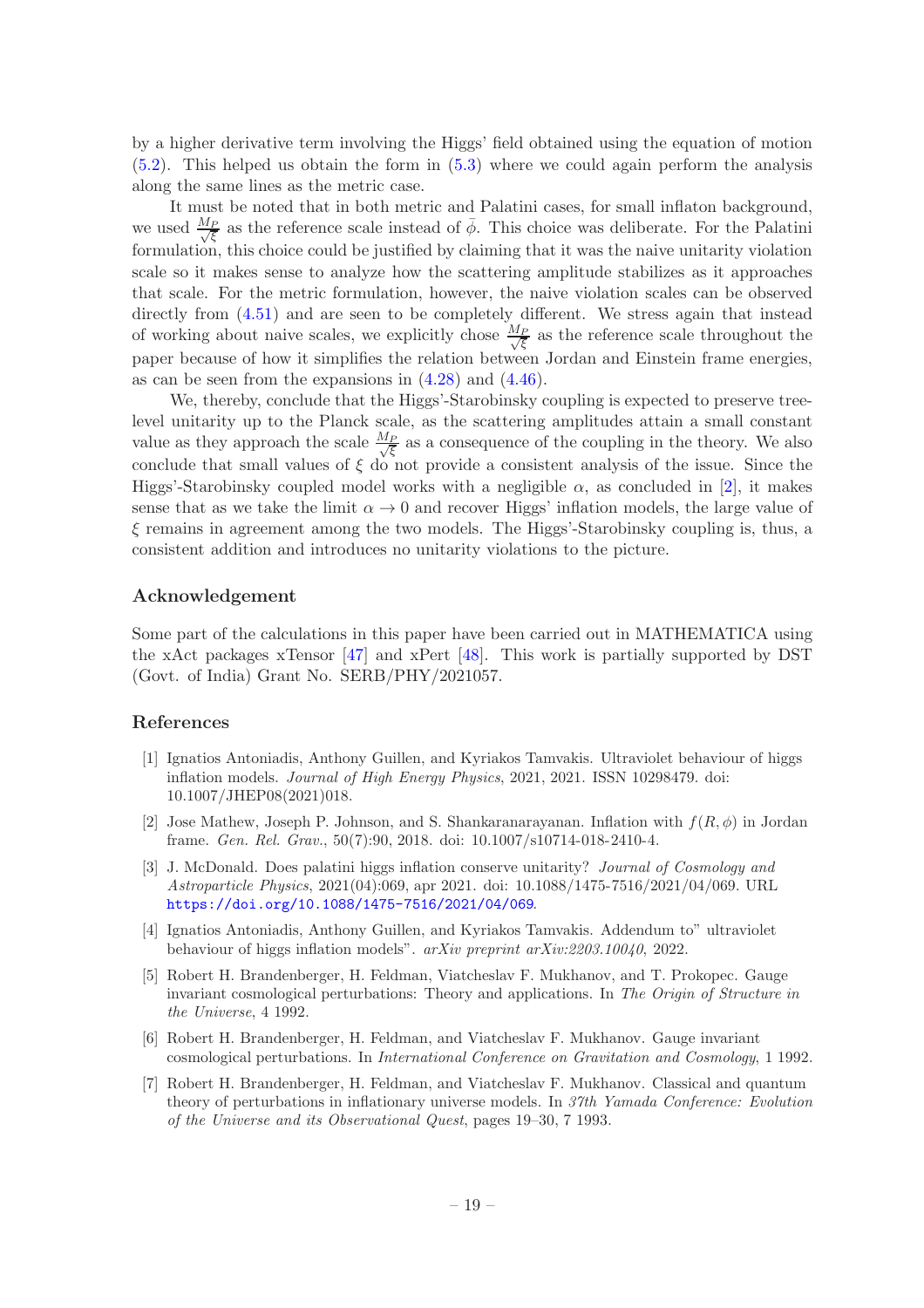- [8] Andrew R. Liddle and D. H. Lyth. *Cosmological inflation and large scale structure*. 2000. ISBN 978-0-521-57598-0, 978-0-521-82849-9.
- [9] Andrei D. Linde. *Particle physics and inflationary cosmology*, volume 5. 1990.
- [10] V. Mukhanov. *Physical Foundations of Cosmology*. Cambridge University Press, Oxford, 2005. ISBN 978-0-521-56398-7. doi: 10.1017/CBO9780511790553.
- [11] A. Riotto. Inflation and the Theory of Cosmological Perturbations. 2018.
- [12] L. Sriramkumar. An introduction to inflation and cosmological perturbation theory. 4 2009.
- [13] Antonio L. Maroto. Theoretical Cosmology. *Springer Proc. Phys.*, 161:359–409, 2015. doi: 10.1007/978-3-319-12238-0 9.
- <span id="page-20-0"></span>[14] Misao Sasaki. Inflation and Birth of Cosmological Perturbations. *Fundam. Theor. Phys.*, 177: 305–321, 2014. doi: 10.1007/978-3-319-06349-2 15.
- <span id="page-20-1"></span>[15] Salvatore Capozziello and Mariafelicia De Laurentis. Extended Theories of Gravity. *Phys. Rept.*, 509:167–321, 2011. doi: 10.1016/j.physrep.2011.09.003.
- <span id="page-20-2"></span>[16] Héctor Ramírez. Noncanonical Approaches To Inflation. Other thesis, 6 2019.
- <span id="page-20-3"></span>[17] Sukanta Panda, Abbas Altafhussain Tinwala, and Archit Vidyarthi. Covariant effective action for generalized Proca theories. *JCAP*, 01(01):062, 2022. doi: 10.1088/1475-7516/2022/01/062.
- [18] Antonio De Felice, Lavinia Heisenberg, Ryotaro Kase, Shinji Mukohyama, Shinji Tsujikawa, and Ying-li Zhang. Cosmology in generalized Proca theories. *JCAP*, 06:048, 2016. doi: 10.1088/1475-7516/2016/06/048.
- [19] Lavinia Heisenberg, Ryotaro Kase, and Shinji Tsujikawa. Anisotropic cosmological solutions in massive vector theories. *JCAP*, 11:008, 2016. doi: 10.1088/1475-7516/2016/11/008.
- <span id="page-20-4"></span>[20] Shintaro Nakamura, Ryotaro Kase, and Shinji Tsujikawa. Cosmology in beyond-generalized Proca theories. *Phys. Rev. D*, 95(10):104001, 2017. doi: 10.1103/PhysRevD.95.104001.
- <span id="page-20-5"></span>[21] David Benisty. Decaying coupled Fermions to curvature and the  $H_0$  tension. 12 2019.
- <span id="page-20-6"></span>[22] M. Shokri, J. Sadeghi, and M. R. Setare. Constant-roll inflation from a fermionic field. 6 2021.
- <span id="page-20-7"></span>[23] Sandeep Aashish, Abhilash Padhy, Sukanta Panda, and Arun Rana. Inflation with an antisymmetric tensor field. *Eur. Phys. J. C*, 78(11):887, 2018. doi: 10.1140/epjc/s10052-018-6366-z.
- [24] Sandeep Aashish, Abhilash Padhy, and Sukanta Panda. Avoiding instabilities in antisymmetric tensor field driven inflation. *Eur. Phys. J. C*, 79(9):784, 2019. doi: 10.1140/epjc/s10052-019-7308-0.
- [25] Sandeep Aashish, Abhilash Padhy, and Sukanta Panda. Gravitational waves from inflation with antisymmetric tensor field. *JCAP*, 12:004–004, 2020. doi: 10.1088/1475-7516/2020/12/004.
- [26] Sandeep Aashish, Abhilash Padhy, Sukanta Panda, and Arun Rana. Inflation with an Antisymmetric Tensor Field. *Springer Proc. Phys.*, 261:367–373, 2021. doi: 10.1007/978-981-33-4408-2 52.
- <span id="page-20-8"></span>[27] Sandeep Aashish, Abhijith Ajith, Sukanta Panda, and Rahul Thakur. Inflation with antisymmetric tensor field: new candidates. *JCAP*, 04(04):043, 2022. doi: 10.1088/1475-7516/2022/04/043.
- <span id="page-20-9"></span>[28] Alexei A. Starobinsky. A New Type of Isotropic Cosmological Models Without Singularity. *Phys. Lett. B*, 91:99–102, 1980. doi: 10.1016/0370-2693(80)90670-X.
- <span id="page-20-10"></span>[29] Xavier Calmet and Iberˆe Kuntz. Higgs Starobinsky Inflation. *Eur. Phys. J. C*, 76(5):289, 2016. doi: 10.1140/epjc/s10052-016-4136-3.